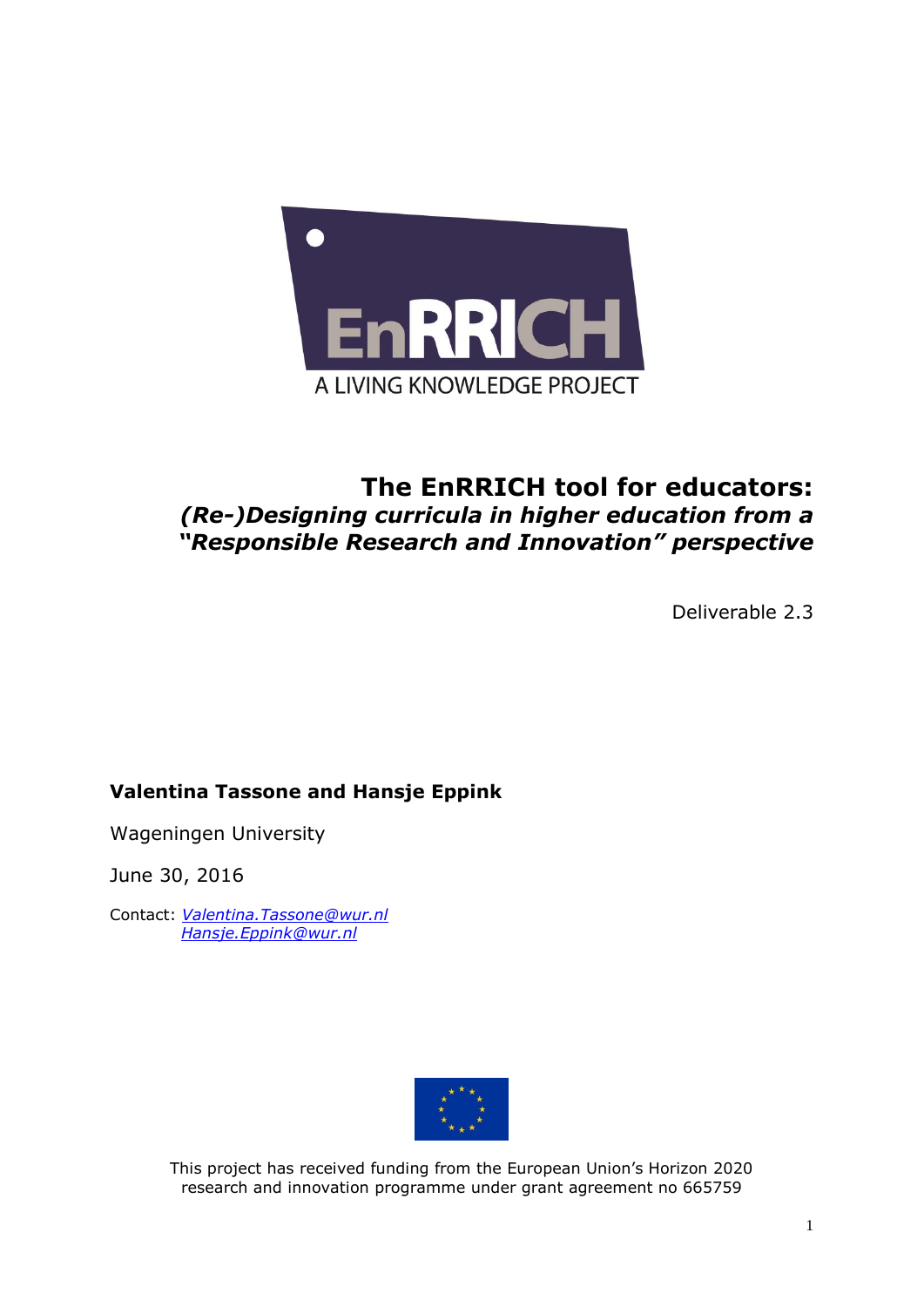# **Table of contents**

| 1. An introduction to Responsible Research and innovation (RRI)  4 |  |
|--------------------------------------------------------------------|--|
|                                                                    |  |
|                                                                    |  |
|                                                                    |  |
|                                                                    |  |
|                                                                    |  |
|                                                                    |  |
|                                                                    |  |
|                                                                    |  |
|                                                                    |  |
| 4. The EnRRICH tool: elements for module development19             |  |
|                                                                    |  |
|                                                                    |  |
|                                                                    |  |
|                                                                    |  |
|                                                                    |  |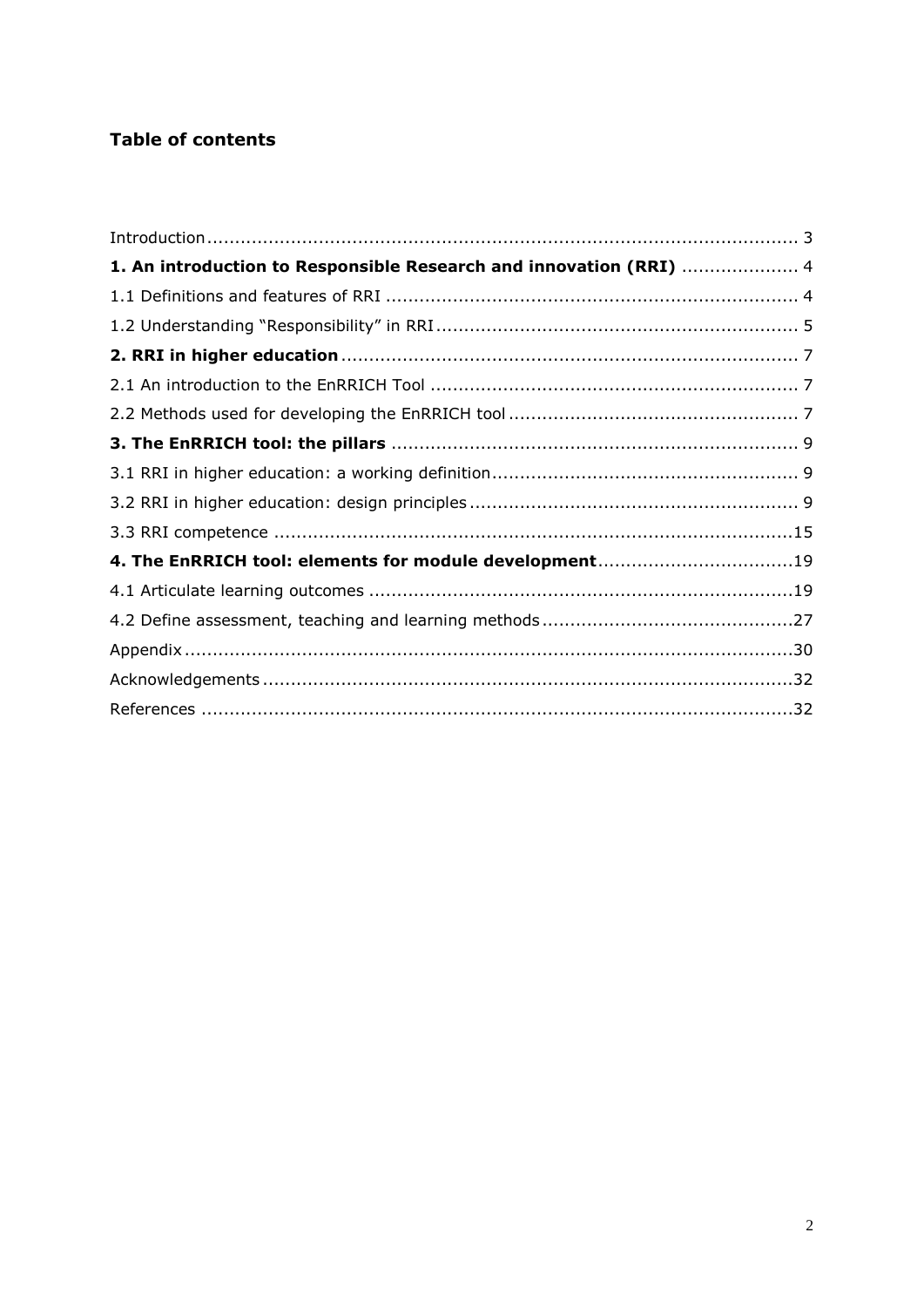# <span id="page-2-0"></span>**Introduction**

The Enhancing Responsible Research and Innovation through Curricula in Higher education (EnRRICH) project aims to support the embedding of Responsible Research and Innovation (RRI) in higher education curricula. The EnRRICH project wants to develop the knowledge, the skills and the attitudes of students and staff in European higher education to respond to the needs of society through Responsible Research and Innovation (RRI). This Deliverable 2.3 is a manual written within the context of the EnRRICH project, to introduce educators to RRI and to present the EnRRICH tool. The EnRRICH tool aspires to guide educators to (re-) design curricula in higher education from a RRI perspective. This preliminary tool will be applied and tested in the next months within the EnRRICH project and, based on that, it may be further refined.

The tool provides insights about what RRI in higher education entails, about principles to take into account when (re-)designing curricula, about specific RRI competencies to be acquired by higher education students, about concrete steps for setting RRI-driven learning outcomes and for choosing consistent assessment, teaching and learning methods, with a focus on higher education modules (a module in higher education is a single course, often part of a wider program). The EnRRICH tool does not aim to stimulate the development of new modules about RRI, though this could be possible. Rather, the tool can be used to refresh existing modules from a RRI perspective. Educators can, thus, take their existing educational practices as starting point.

Additionally, while providing guidance to educators, the tool does not aim to be prescriptive. Educators are invited to experiment with the tool and identify the best course of action for revitalizing their own educational practices, within their own context. Finally, while the manual provides some possibilities to reflect on program development (i.e. a program is composed of various modules) through RRI lenses, it does not provide specific guidelines for revitalizing programs, as this goes beyond its scope.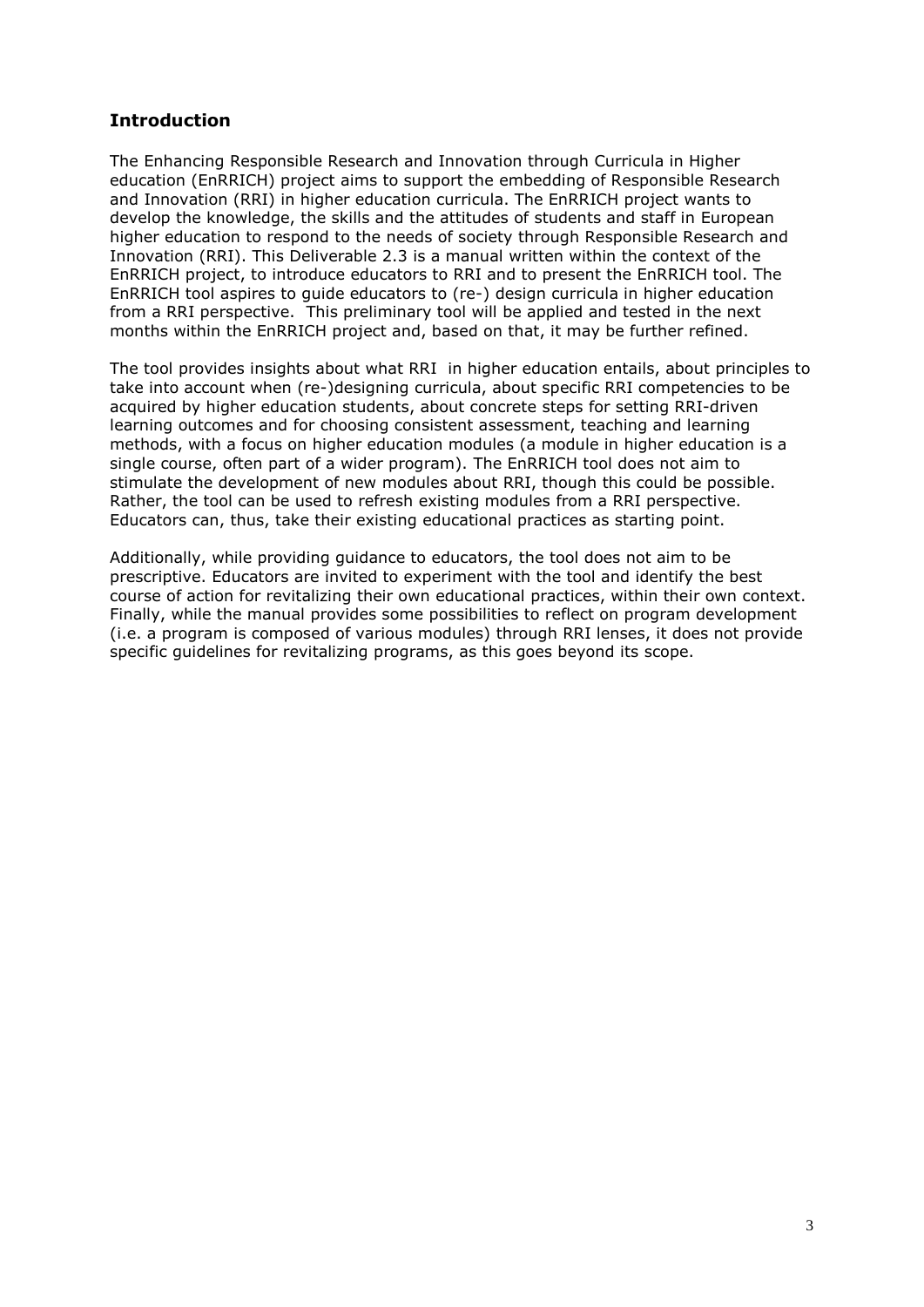# <span id="page-3-0"></span>**1. An introduction to Responsible Research and innovation (RRI)**

## <span id="page-3-1"></span>*1.1 Definitions and features of RRI*

Saying that research and innovation endeavours should be undertaken with a sense of responsibility, is something that not many would contest. RRI "intuitively feels right in sentiment, as an ideal or aspiration" (Owen et al. 2013, pp. 27). While RRI may be easy to endorse, however, it may also raise questions about what being responsible actually entails within scientific and innovation practices. Such questions cannot be taken for granted and do not have a single answer. The crucial role that RRI is asked to play, in response to the grand challenges that lie before us and to the evolving needs and values of society (von Schomberg, 2013; EC, 2013), call for a deep understanding about what a responsibly-driven research and innovation entails and about the capacities to be cultivated for fostering it. In the attempt to start familiarizing with RRI, hereby few definitions of RRI developed by key actors in the field. Those definitions, to be read in the following Textbox 1, are developed mainly with a policy, academic and technological context.

**Textbox 1:** Some definitions of RRI

"RRI should be understood as a strategy of stakeholders to become mutually responsive to each other, anticipating research and innovation outcomes aimed at the 'grand challenges' of our time, for which they share responsibility*"* (von Schomberg, 2013). *This definition is largely based upon a European Policy perspective.* 

RRI is "a transparent, interactive process by which societal actors and innovators become mutually responsive to each other with a view on the (ethical) acceptability, sustainability and societal desirability of the innovation process and its marketable products (in order to allow a proper embedding of scientific and technological advances in our society)" (von Schomberg, 2011, this defintion is also adopted by EC, 2015).

*This definition is largely based upon a European Policy perspective.*

"Responsible innovation means taking care of the future through collective stewardship of science and innovation in the present" (Stilgoe, et al., 2013). *This definition originates from insights developed within public debates concerning new areas of science and technology, with a special focus on UK.*

"RRI is the on-going process of aligning research and innovation to the values, needs and expectations of society" (Rome declaration on Responsible Research and Innovation, 2014). *This definition is largely based upon a European Policy perspective*.

"Responsible Research and Innovation is a dynamic, iterative process by which all stakeholders involved in the R&I practice become mutually responsive and share responsibility regarding both the outcomes and process requirements" (RRI tools project D1.1- Klaassen et. al., 2014). *This is the definition set by RRI Tools, a project funded by the European Union's Seventh Framework Program. This project aims to develop a training and dissemination toolkit for fostering RRI.*

The RRI performance depends both on the *processes* that promote RRI activities as well as on the *outcomes* that those processes have (EC, 2015). With regard to *RRI processes*, Stilgoe et al. (2013) elaborates a number of processes, called dimensions that can support RRI. Those RRI processes are: anticipation, reflexivity, inclusion and responsiveness. The RRI tools project (e.g. RRI tools project D1.4 – Kupper et. al., 2015) define similar RRI processes that includes not only the ones just mentioned but also other ones such as openness, transparency, diversity, adaptive change. With regard to *RRI outcomes*, von Schomberg (e.g. 2011) and the RRI tools project (e.g. Kupper, 2015) consider that RRI efforts and practices should address our societal challenges reflected in the 'Grand Challenges' (Lund Declaration, 2009), should foster engaged publics,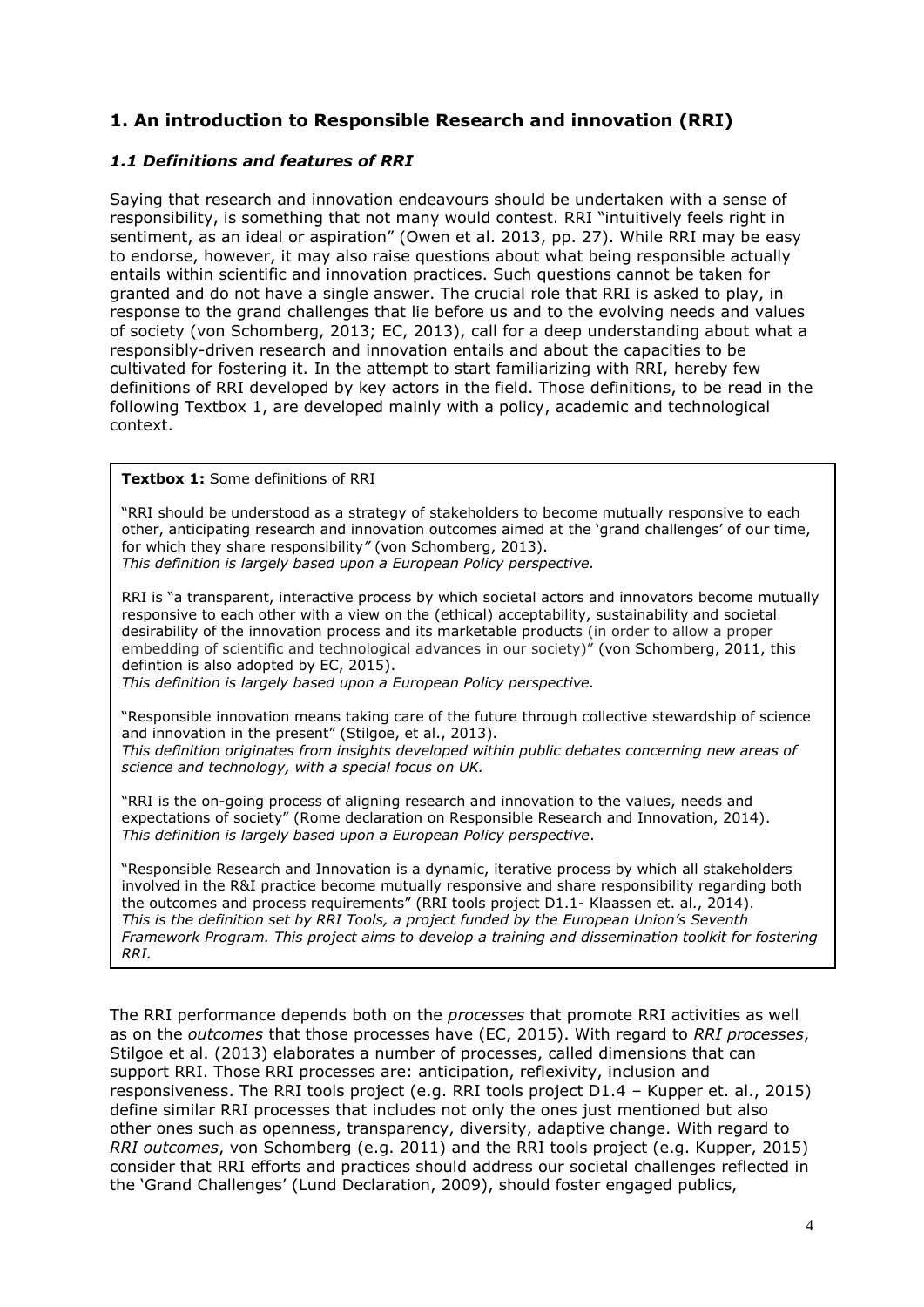responsible actors and responsible institutions and should lead to ethically acceptable, sustainable and socially desirable outcomes.

In order to provide some guidance with regard to RRI within a policy context, the European Commission has specified a number of policy areas and action points relevant to RRI, called RRI Keys. The EC has defined, firstly, six RRI keys (EC, 2013). Later on the EC (2015) has suggested the inclusion of two additional RRI keys to support a comprehensive monitoring of RRI practices, for a total of eight RRI keys. The keys are meant to be taken into account when developing processes that promote RRI activities as well as when focusing on the outcomes of those processes. Those eight RRI keys are: governance, public engagement, gender equality, science education, open access, ethics, sustainability, social justice. A short description of each of those keys is found in the appendix 1.

### <span id="page-4-0"></span>*1.2 Understanding "Responsibility" in RRI*

The notion of responsibility can be approached differently depending on the perspective adopted (e.g. Grinbaum and Groves, 2013). From a *consequentialist* perspective, responsibility is manly interpreted as *accountability* or liability. Within this perspective, first of all, the scientist or innovator is meant to be accountable, and therefore responsible, for the results of the practices undertaken. The goodness of one's scientific and innovation efforts depend on the outcomes. In this sense responsibility implies the capability to use past and present knowledge in order to understand, and at best to predict, the impact of one's endeavours. Responsibility is, thus, especially knowledgebased. A first inherent problem here is that when the outcomes of one's endeavours are negative and do harm, due to unforeseen events, the goodness of one's scientific and innovation efforts can depend only on the intention of the actor, scientist or innovator. But if the actor does not have full knowledge at the time of acting and his intention is not harmful, then the actor cannot be considered culpable for bad unforeseen outcomes either. Secondly, responsibility is related to one's individual specific role. So, for example, the role responsibilities of a scientist can be related to producing reliable knowledge. In this context acting right and ethically is about playing properly that given role, within the capacities and limitations once have. Obviously this conception of role responsibility does not include the virtue of a wider moral social responsibility towards mankind and the world (e.g. Grinbaum and Groves, 2013).

This notion of responsibility still present in our society, emerged in classical times and evolved over time, especially within the life context of people living close to one another and whose actions mainly impacted the immediate surroundings and rarely had irreversible impacts on the world at large and on the future (Owen et al., 2013, p. 36). Nowadays, we live in a globalized society characterized by an emerging complexity and severe grand challenges. The knowledge developed is contested, and while answering certain questions it also poses new queries and dilemma and adds to our sense of uncertainty. Outcomes of scientific and innovation practices do not evolve in a simple, linear fashion. Predicting with certainties possible impacts is difficult, if not impossible. And accountability for those impacts cannot be easily traced back. Additionally, scientific and innovation endeavours involve multiple actors. Knowledge is thus co-produced. Actions and implications are systemic, and therefore responsibility is not an individual affair based uniquely on role responsibilities of selected actors. Rather, it is a shared and collective process.

Given this, in line with various authors (e.g. Adam and Groves 2011; Grinbaum and Groves, 2013; Owen et al, 2013; Stilgoe, et al., 2013), it can be argued that the challenges of our time require a broader notion of responsibility, such as a *prospective* notion, that matches the complex society of today, that acknowledge the importance of knowledge while accommodating its limitations, that allows for a deeper reflection about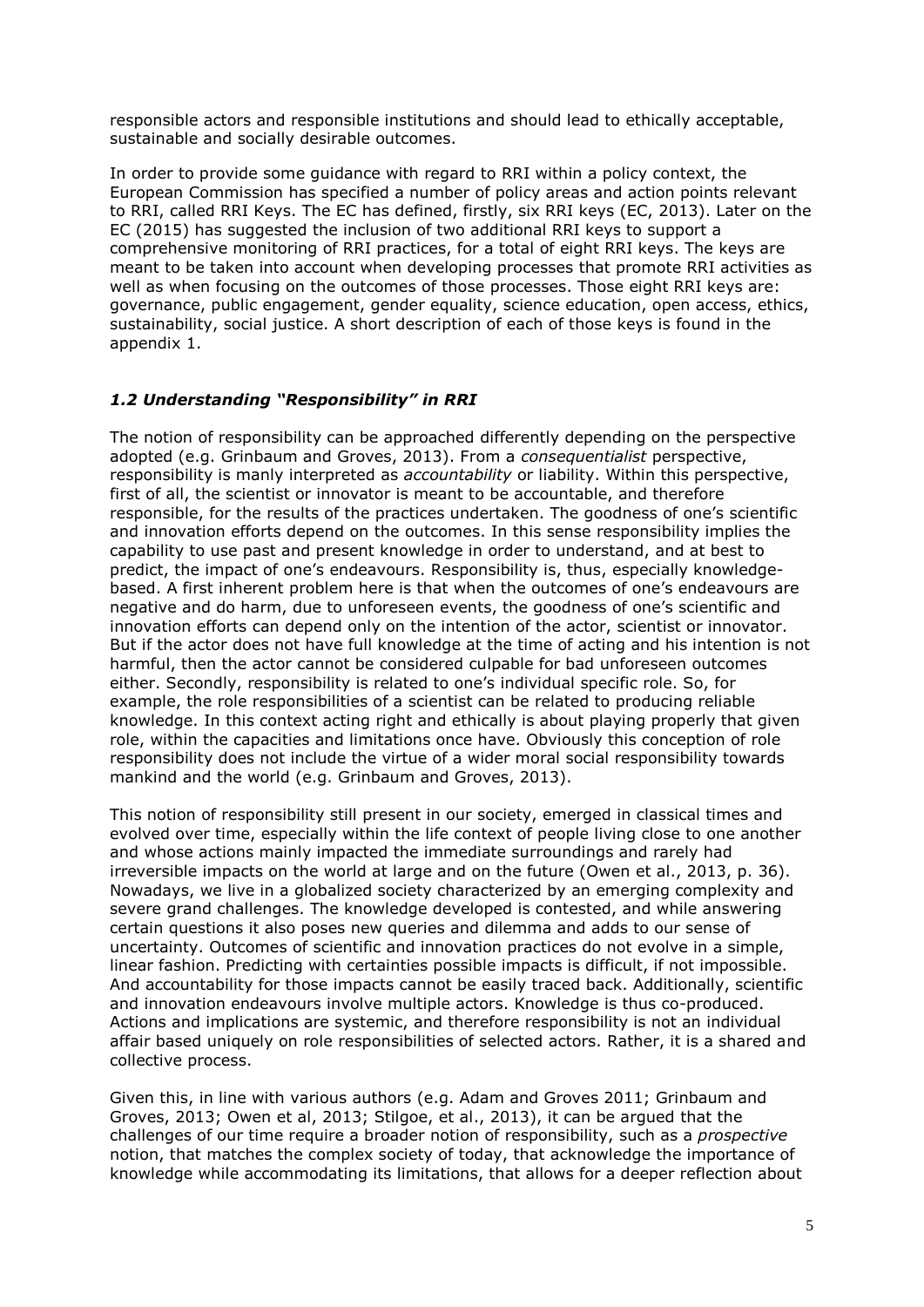ways of doing and being and for the cultivation of social values and socially-relevant choices. From this prospective perspective the notion of responsibility includes new dimensions such as *care* and *responsiveness,* which are especially value-based and response-driven (e.g. Grinbaum and Groves, 2013; Jonas, 1984; Pellizzoni, 2004). The challenging conditions of our time call for human values that bring us back to our basic obligation to care for others and to permeate our endeavours with that sense of care, within and beyond any specific role one plays in society at a given point in time. As suggested by Adam and Groves (2011, p. 17) care "can provide us with ethical resources that can guide us in the face of uncertainty". In this sense, responsibility requires a reflexive capacity, not only with regard to individual intentions but also in relation to our collective wants and needs and about the wider social significance of what our endeavours may accomplish now and in the future. Additionally, the urgency and severity of our grand challenges call for overcoming any sense of paralysis that can be experienced as a result of some factual limitations of an accountability-based approach. Societally relevant scientific and innovation endeavours may benefit from responsive actions. They may benefit from forward-looking activities such as developing foresight about plausible futures and consequences, but also they need to be responsive to new knowledge, changing public values, circumstances and societal needs while they emerge. This requires flexibility, in order to accommodate uncertainty. And it requires a process of on-going collaboration and experimentation.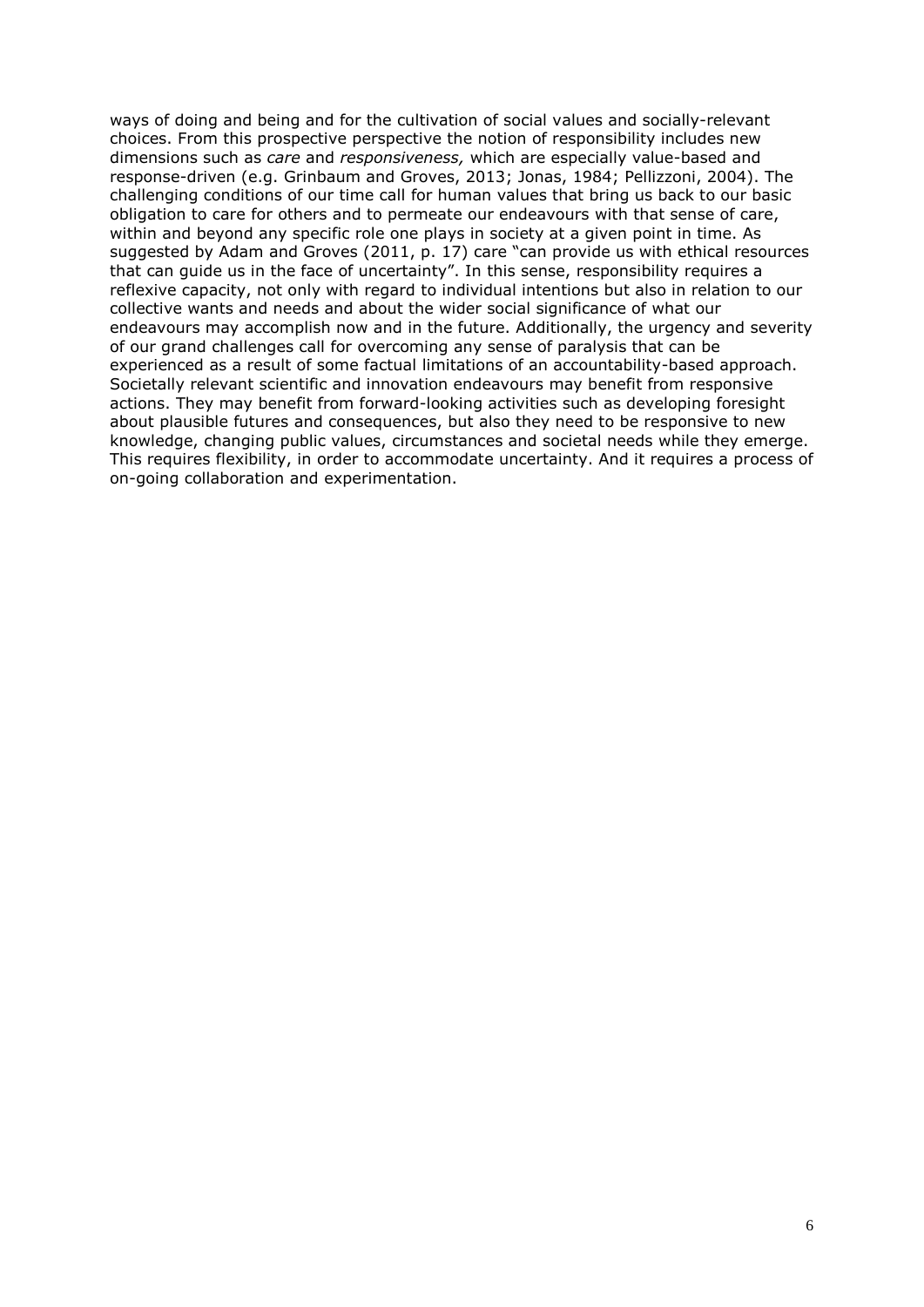# <span id="page-6-0"></span>**2. RRI in higher education**

### <span id="page-6-1"></span>*2.1 An introduction to the EnRRICH Tool*

The EnRRICH (Enhancing Responsible Research and Innovation through curricula in higher education) tool has been developed with the intent to guide educators to revitalize curricula from a "Responsible Research and Innnovation" standpoint. The tool has a number of components, namely it includes three pillars and two elements which are interconnected. See figure 1.

The three pillars provide the foundation for (re-)designing curricula through RRI lenses. The pillars are: i) a working definition of RRI in higher education, ii) design principles for embedding RRI in higher education and iii) RRI competence.

The two elements are built on the three pillars, and can further provide concrete insights for embedding RRI within higher education modules. The elements are: i) articulate learning outcomes, ii) define assessment, teaching and learning methods.

### **Figure 1:** the EnRRICH Tool



### <span id="page-6-2"></span>*2.2 Methods used for developing the EnRRICH tool*

Before introducing the tool and its possible application, this section explains the methods of analysis used for elaborating the various components of the tool.

Current literature lacks to provide a *working definition of RRI in higher education* and possible *design principles* for facilitating the uptake of RRI in higher education curricula. Therefore, both components constituting the first two pillars of the tool for (re)-designing higher education curricula, have been developed through multiple steps. A first step consisted of defining the philosophical perspective taken for approaching RRI. More specifically, the working definition and design principles are grounded on a prospective notion of responsibility, without excluding elements deriving from a consequentialist notion (see section 1.2 in this manual). In a second step, existing RRI definitions (see textbox 1) have been studied. Those RRI definitions are also mainly taking a perspective towards responsibility that goes beyond individual accountability. Main aspects, related to those definitions, were distilled in the form of keywords describing features of RRI. This has led to the initial development of a possible working definition of RRI in higher education curricula and related design principle, which have been further developed in the next steps. So, a third step focused on integrating comments received by EnRRICH partners and advisors during two consultation workshops. The first consultation workshop was held six months after the start of the EnRRICH project, and the second one followed six months later. A fourth and last step, focused on analysing the RRI related promising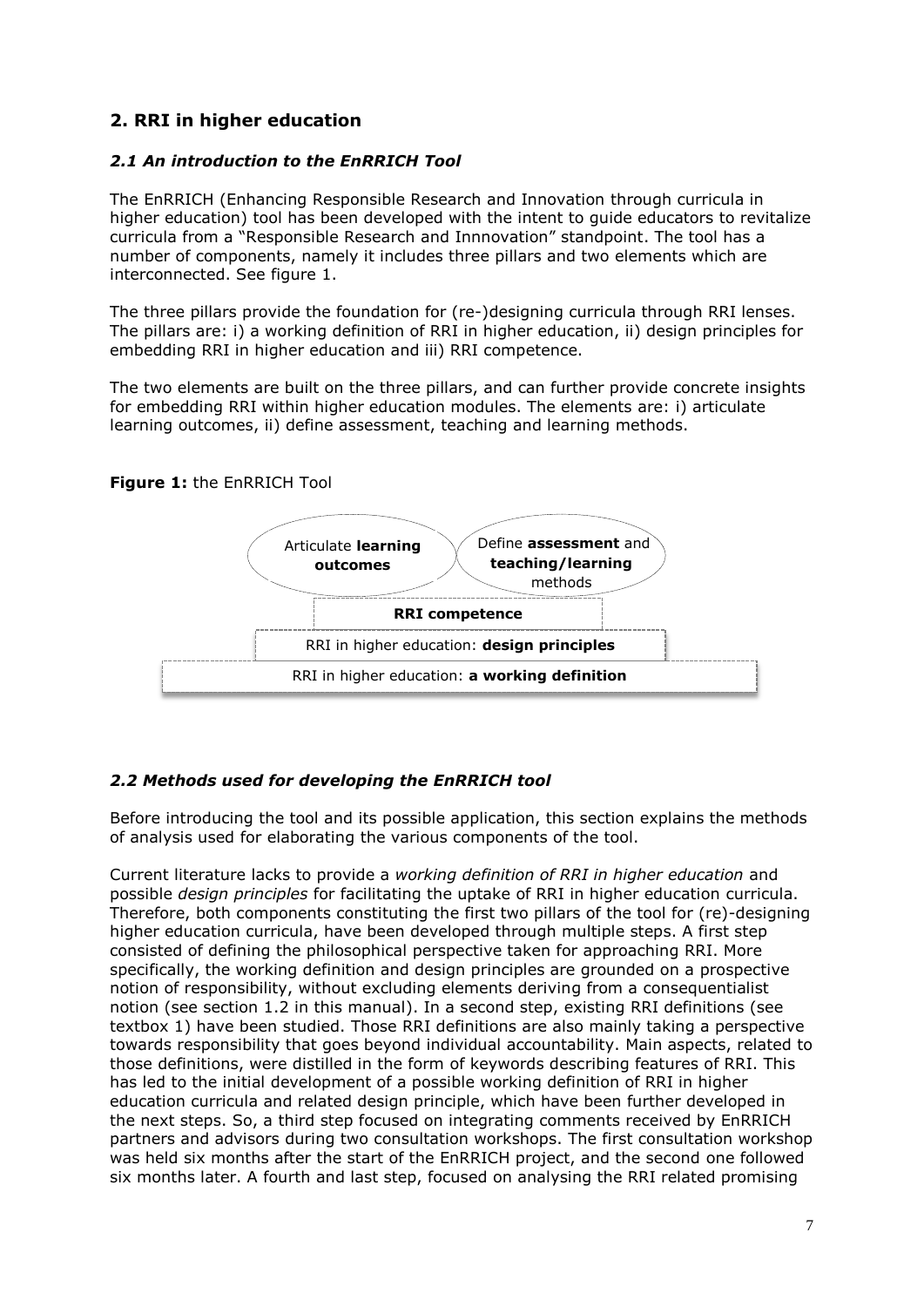practices in higher education curricula in Europe, which were collected within the EnRRICH project (Living Knowledge, 2016). This analysis has provided additional elements for understanding RRI-related practices in the context of higher education. Based on the integration of those steps, a working definition of RRI in higher education and related design principles have been elaborated.

The EnRRICH tool introduces also a third pillar, the *RRI competence framework.* The tool can be considered a heuristic, developed with the intent to support educators to reflect about possible competencies that characterize a responsible researcher and innovator. Those competencies can be acquired by higher education students if there are to participate effectively in responsible research and innovation practices. In EnRRICH, the RRI competence framework comprises a set of capabilities, also called competencies. Each of those competencies is an interplay of knowledge, skills and attitudes, as indicated in the EnRRICH proposal. The RRI competence framework, part of the EnRRICH tool, has been developed through a few steps. A first step consisted of analysing few RRI definitions, as well as text from selected literature describing processes and capabilities needed for fostering RRI. More specifically, by means of qualitative content analysis the two authors, first separately and then jointly, have interpreted and coded the RRI definitions presented in textbox 1, as well as text from Stilgoe, et al. (2013, p. 1570- 1573) and text from the RRI Tools Project (Kupper et. al., 2015, p. 19-38). The text in the papers by Stilgoe, et al. (2013) and RRI Tools Project (Kupper et. al., 2015), have been used as first reference point, as that text provides a description about RRI processes (and related possible capabilities). All this has led to the development of a very first possible set of RRI competencies. In a second step, this preliminary set of RRI competencies has been used as reference point for discussion with the EnRRICH partners and advisors. On this matter, two consultation workshops with EnRRICH core team were held six months and one year after the start of the EnRRICH project. Few individual consultation meetings with EnRRICH advisors were also organized. This has led to the further development of the set of RRI competencies, which are part of a RRI competence framework. A third step consisted of further refining this framework, and related competencies, by analysing promising practices of RRI in higher education curricula, which were collected within the EnRRICH project. A fourth and last step focused on integrating comments received by the participants of a workshop led by the authors and presenting the competence framework within the Living Knowledge conference held in Dublin in 2016. Based on the integration of those steps, a RRI competence framework has been developed.

Finally, the development of the *learning outcomes* and alignment aspects related to *assessment, teaching and learning methods (*the two elements of the tool) has been largely inspired by a workshop led by Dr. Declan Kennedy, University College Cork, in Ireland. The workshop was held for EnRRICH partners, on May 11, 2016. The insights gained during the workshop have been further developed by the authors, based on literature review, and adapted within the context of the EnRRICH tool.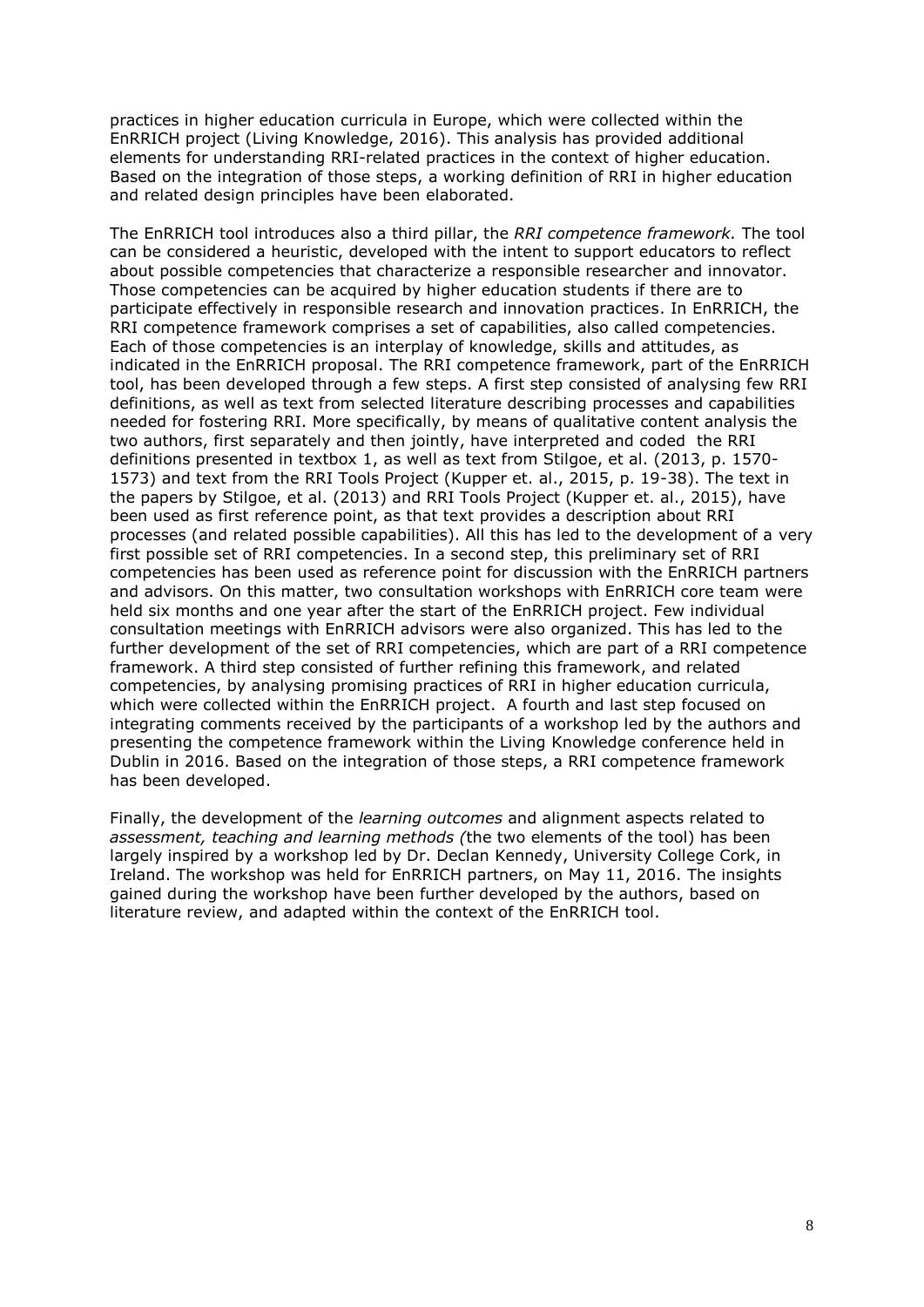# <span id="page-8-0"></span>**3. The EnRRICH tool: the pillars**

The EnRRICH tool is composed of *three pillars*, namely a working definition of RRI in higher education, design principles and competence.



## <span id="page-8-1"></span>*3.1 RRI in higher education: a working definition*

The EnRRICH tool, based on the analysis indicated in section 2.2, proposes the following (work in progress) definition of RRI in higher education":

*Fostering RRI in higher education curricula is about equipping learners to care for the future by means of responsive stewardship of scientific and innovation practices that address the grand challenges of our time in a collaborative, ethical, sustainable and socially desirable way.*

### <span id="page-8-2"></span>*3.2 RRI in higher education: design principles*

There are three *key design principles* proposed in order to facilitate the uptake of RRI in higher education , namely:

- Education *for* society (*principle 1*)
- Education *with* society (*principle 2*)
- Education *to* whole persons (*principle 3*)
- Education *for* society *(principle 1):*

The adoption of RRI lenses within an higher education context calls for a reflection on the purpose of education. Given the explicit aim of RRI to align scientific and innovation efforts towards addressing societal challenges then, inevitably, educational endeavours need to be targeted to those challenges too. Education becomes then a means for equipping students to navigate the challenges of our time. "We have to enable students to address societal challenges and accommodate their solutions for the benefit of society" states the Lund Declaration background paper (2015, p.4). It is therefore crucial to provide students with opportunities to engage in educational processes and practices within societal challenges areas. The priorities set by the EU in terms of societal challenges to be addressed, also called grand challenges, are listed in textbox 2.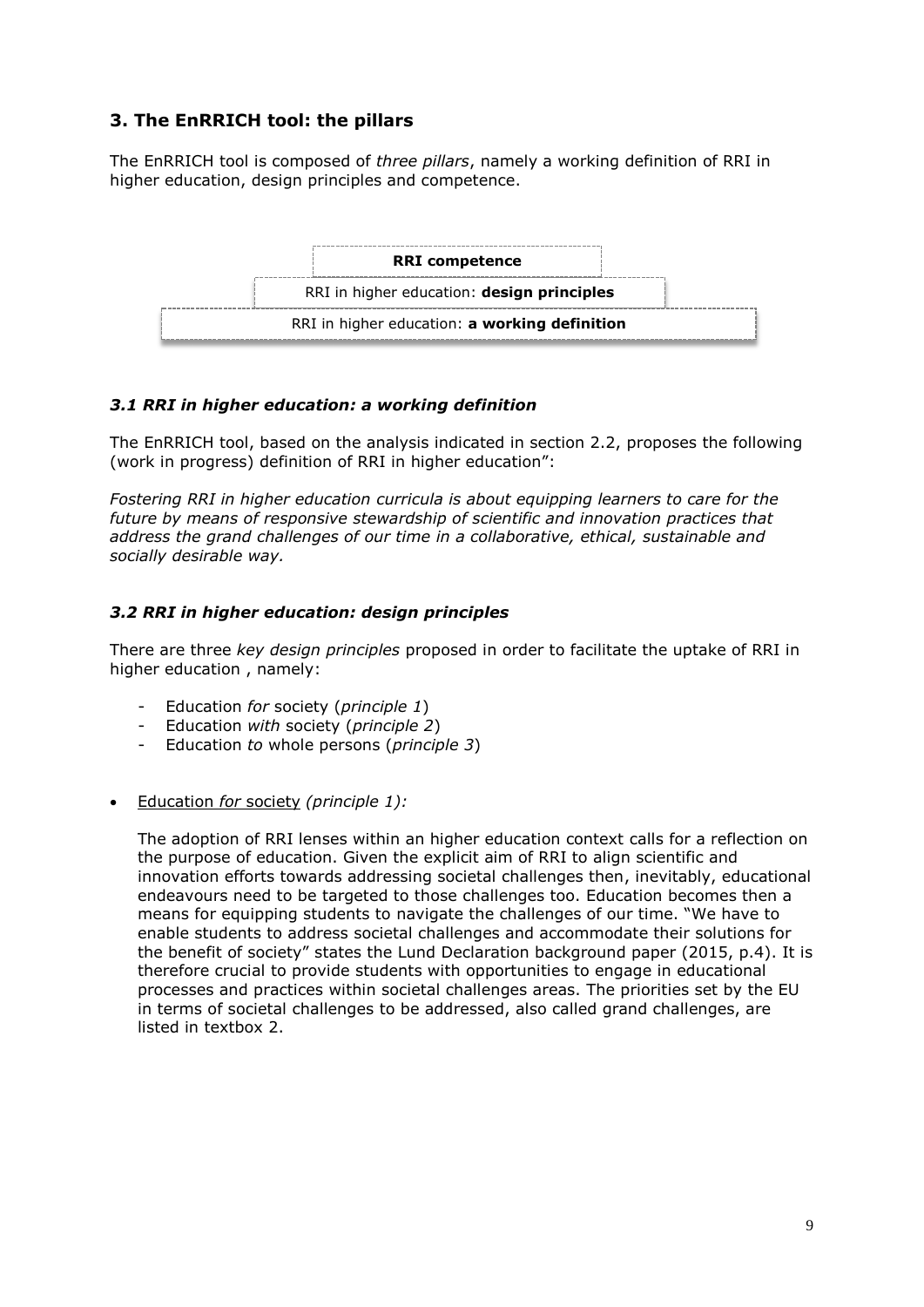**Textbox 2:** EU societal challenges policy priorities, according to the EU framework program for Research and Innovation (EU, 2016)

- $\checkmark$  Health, demographic change and wellbeing;
- $\checkmark$  Food security, sustainable agriculture and forestry, marine and maritime and inland water research, and the bio-economy;
- $\checkmark$  Secure, clean and efficient energy:
- $\checkmark$  Smart, green and integrated transport;
- $\checkmark$  Climate action, environment, resource efficiency and raw materials;
- $\checkmark$  Europe in a changing world inclusive, innovative and reflective societies;
- $\checkmark$  Secure societies protecting freedom and security of Europe and its citizens.

While educators can start here a reflection process about the purpose they consider their educational module (or program) can have and whether and how the topic they focus on is linked to societal challenges, there is a bigger question that may arise. Higher education modules (or programs) are also part of a bigger institutional, national and European education strategy. So the educators may wonder about the feasibility of embracing an "education *for* society" mentality, given the bigger higher education policy frame they will likely have to comply to. Here, it is provided a short reflection on this matter. While every national and institutional policy can provide own specific nuances when it comes to setting purposes of higher education, European countries largely use the Bologna process documentation has the reference factor for developing own national and institutional policy strategy.

The Bologna working group has indicated four main *purposes* of European higher education (Bologna Working Group on Qualifications Frameworks, 2005, pp.23-25). Those purposes guide higher education policies and practices within the countries that are part of the European Higher Education Area (EHEA). This means that the 47 European countries participating to the EHEA are committed to develop educational strategies and qualifications that are anchored on those purposes. Those purposes are: i) preparing students for the labour market, ii) preparing students for life as active citizens in a democratic society iii) personal development of students and iv) development and maintenance of a broad, advanced knowledge base. In appendix 2 a detailed description of those purposes can be found.

While the first three purposes especially focus on the student and the forth is especially linked to society, all four purposes are interlinked (Bologna Working Group on Qualifications Frameworks, 2005, pp. 24). Those purposes point out that the needs of students and society should be central in higher education curricula. Those European higher education purposes do not explicitly focus on the grand challenges of our time, nor explicitly consider education as a mean for equipping students to care and to respond to those challenges. Additionally, when considering the three pillars of sustainable development, namely People, Planet and Prosperity, one could argue that the European higher education purposes do focus on people (especially students' development) and prosperity, but they overlook the planet and the planetary boundaries, to which societal challenges are often related to. Those aspects could be points to reflect upon at a European higher policy level, given the importance the European policy gives to RRI.

However, those European higher education purposes leave to educators room for integration of an "education *for* society" standpoint. Fostering students' employability, active citizenship and personal development implies educating students to work, to live and to develop themselves in the context they are in, which is a  $21<sup>st</sup>$  society characterized by those grand challenges. Inevitably, living and working in our current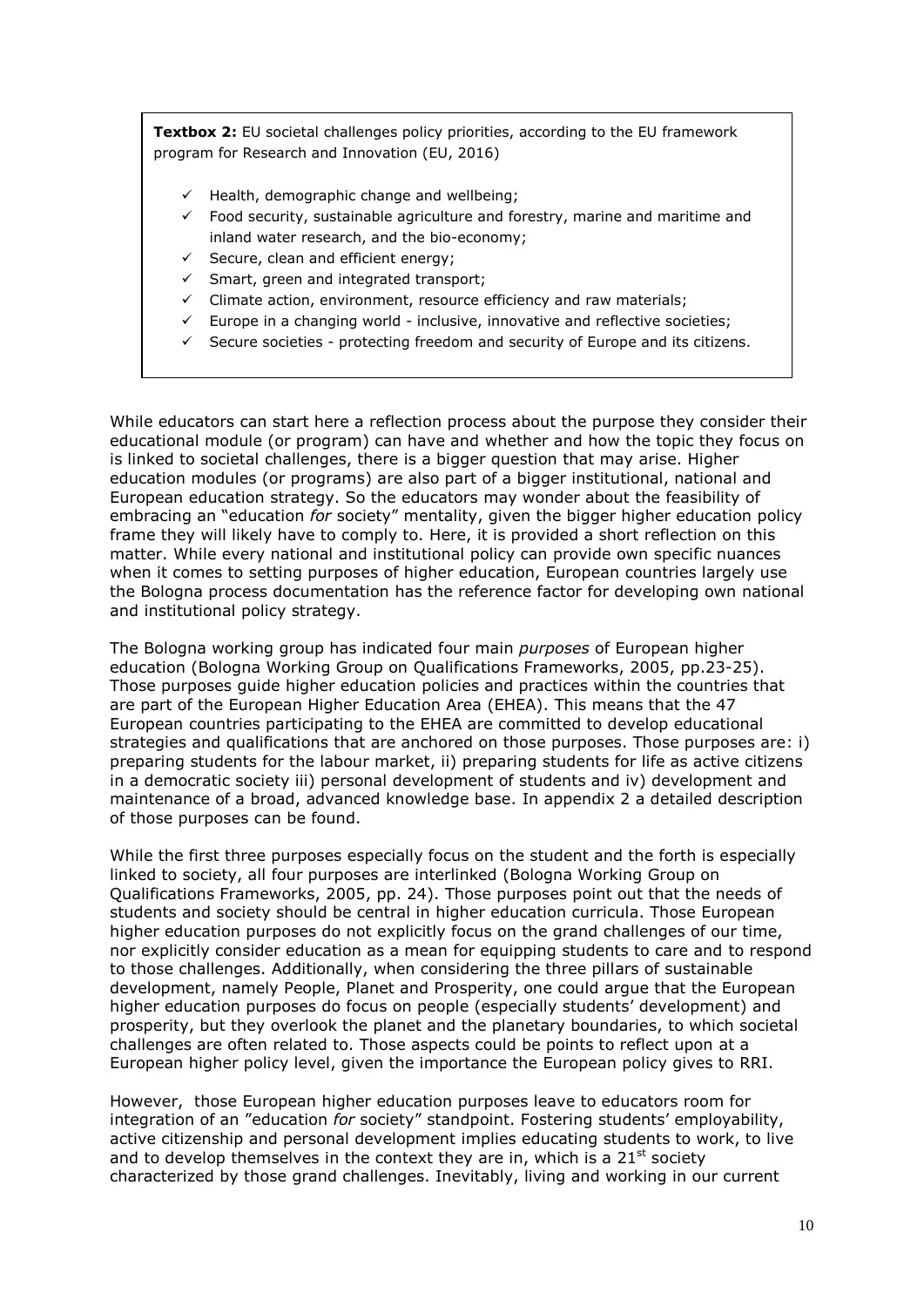society requires the capacities to navigate those challenges as researchers, innovators and citizens of today and of the future. Furthermore, the last purpose is linked to society too. The advancement of knowledge in a broad range of disciplines is crucial for innovation and for society as a whole, as also indicated in the description of this purpose (see appendix 2). In this sense, education can fulfil this purpose by equipping students with the capacities for advancing (interdisciplinary) knowledge and innovation in society within the context of societal challenges.

### **Reflective questions for educators**

- $\checkmark$  What do you consider to be the underlying purpose of your module (or program)?
- Does your module (or program) include an education *for* society standpoint? And in what way?
- $\checkmark$  Does or can your educational module (or program) address topics that are relevant for society?
- $\checkmark$  What are societal challenges that your module (or program) is directly or indirectly addressing or can address?

### Education *with* society *(principle 2):*

From an RRI standpoint science and innovation are not only meant to target societal challenges but also to meet societal actors' needs, values and aspirations, while tackling those challenges. The Rome Declaration on Responsible Research and Innovation in Europe (p.1), building on the Lund declaration and the Vilnius declaration and linked to the EU Charter of Fundamental Rights, call on all "stakeholders to work together for inclusive and sustainable solutions to our societal challenges". Research and innovation endeavours should, thus, be fine-tuned with societal actors, through for example processes of deliberation and collaboration among stakeholders.

This has at least one implication for higher education. That is, in order to prepare students for socially relevant endeavours, education needs to facilitate an interplay between academia and society. Education can connect students to real life societal contexts and needs, and encourage the experience of (inter- or trans-disciplinary & intercultural) collaboration. An education *with* society can allow students to understand and connect various scientific and societal knowledge fields, to develop socially-robust knowledge, skills and attitudes and to learn dealing with heterogeneous constellations of actors characterized by different perspectives, values and needs.

An example of how to organize the bridge between the academic and the societal worlds is provided by Science Shops. Science shops are facilities that can provide opportunities to engage students in praxis-oriented research and academic consultancy activities, as part of their curriculum, for and with civil society. A more detailed description about Science Shops can be found in Textbox 3.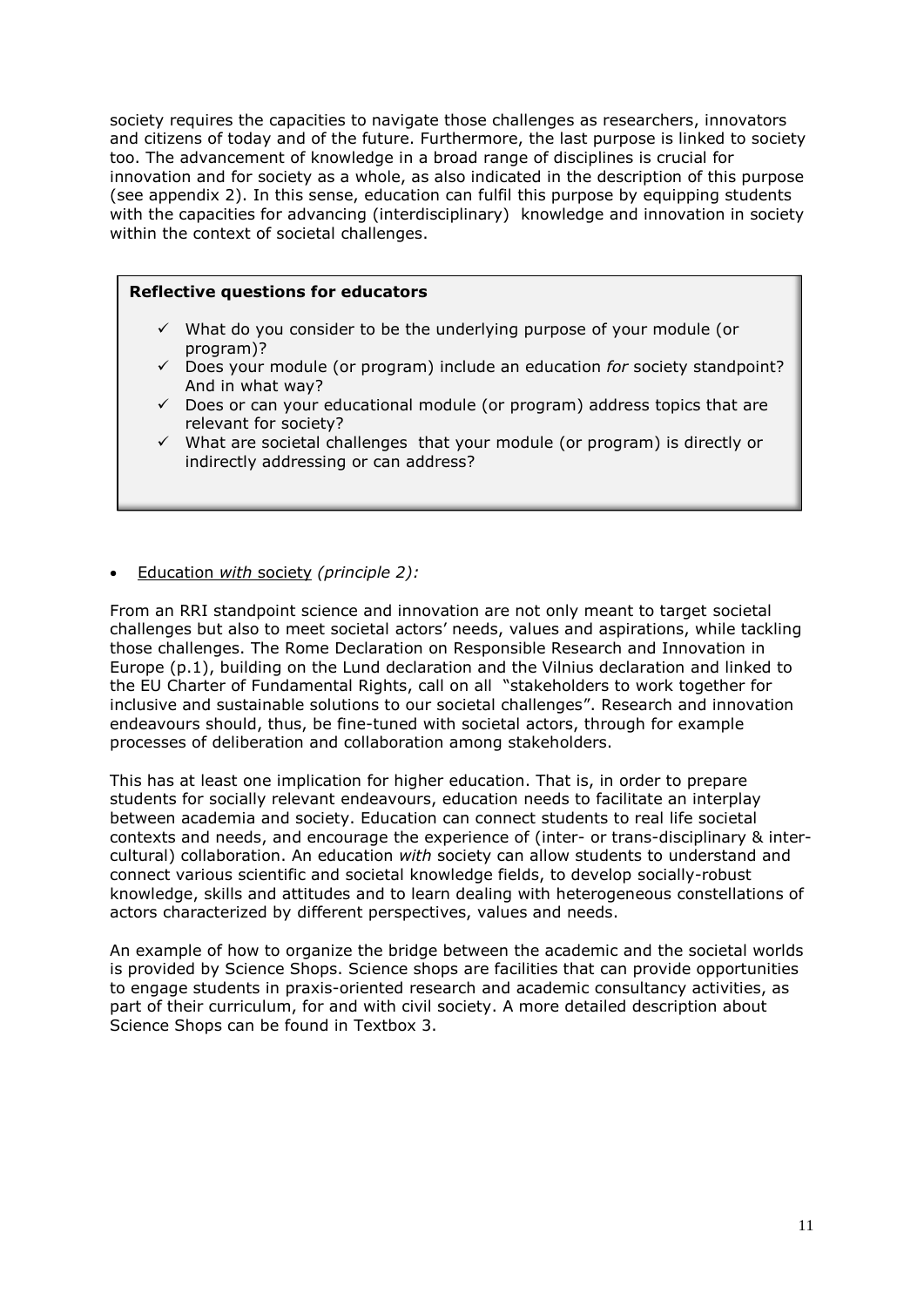### **Textbox 3:** The example of Science Shops

Science Shops describe themselves as units providing independent, participatory research support in response to concerns experienced by civil society [\(www.livingknowledge.org\)](http://www.livingknowledge.org/). In some cases Science Shops are independent Non-Governmental Organisations (NGOs) but often they are part of a university. Their aim is to bring down barriers between science and society by creating fair and supportive partnerships with civil society organisations usually free of charge (Mulder et al., 2006). Civil Society Organisations can approach a Science Shop with a problem they are experiencing. Science Shop coordinators translate this problem into a research project and look for students and research staff to co-create in close contact with the civil society organisation solutions to their societal concerns. Students participating in the Science Shop projects do this under appropriate supervision (Mulder et al., 2006). The Science Shop projects are deeply rooted in society and often have an interdisciplinary nature. They provide students with authentic and interdisciplinary learning opportunities, grounded on real societal challenges. Here, the different strategies Science Shops are using to embed their activities into Higher Education curricula:

- Using a Science Shop project as a thesis topic (BSc, MSc and PhD)
- Integrate a Science Shop project in an existing course as a case study
- Creating a novel course (or practical period) connecting students to Science Shop projects, and awarding credits for this course

When it comes to the concrete pedagogical application of an education *with* society principle within curricula, and specifically within modules (or programs), educators could approach this in a variety of ways depending on the topic they teach, on the aim of the module (or program), on the opportunities offered within their institutions, etc. Especially based on the analysis of RRI promising practices in higher education collected within the context of the EnRRICH project (Living knowledge, 2016) we have distilled two main pedagogical approaches educators could take, namely a *light approach* and a *deep approach* to education *with* society in curricula.

A *light approach* consists of exposing students, in the classroom, to given knowledge and cases focusing on addressing societal concerns, academically and with societal actors. For instance, within the classroom, students could be exposed to concepts, methods, case studies, etc. and could be asked to reflect on rationale, ways, possibilities and implications of addressing current challenges while taking into account societal actors values and needs. Students could learn about deliberative methods and dialogic tools. They could practice role plays in order to exercise collaborative skills, and could design and evaluate an hypothetical inter-disciplinary project for tackling a certain issue in a participatory way. They could, also, benefit from a lecture by a civil society representative or by site visit and excursions to get a close sense of facts, perspectives and experiences of stakeholders.

A *deep approach* consists of engaging students in authentic learning processes at the cross-road between the classroom and society. For instance, students could identify or be presented with a specific problem faced in real-time by certain actors in the world and be asked to address it academically and collaboratively. Students could work in interdisciplinary teams, benefit from supervisions of academic experts and experiment with using scientific knowledge to respond to the needs and values of the stakeholders engaged. They can practice the art of collaborating and negotiating with key societal and academic actors and develop solution-oriented capacities. Differently than in the light approach, students here are engaged collaboratively with other actors in real-time and real-life applications in-between academia and the rest of the world.

An example of application of a light and a deep approach is presented in textbox 4. The two approaches do not exclude each other. For example, one can think of exposing students to case studies to encourage understanding, reflection and learning (light approach) and then engage the same students in addressing collaboratively a specific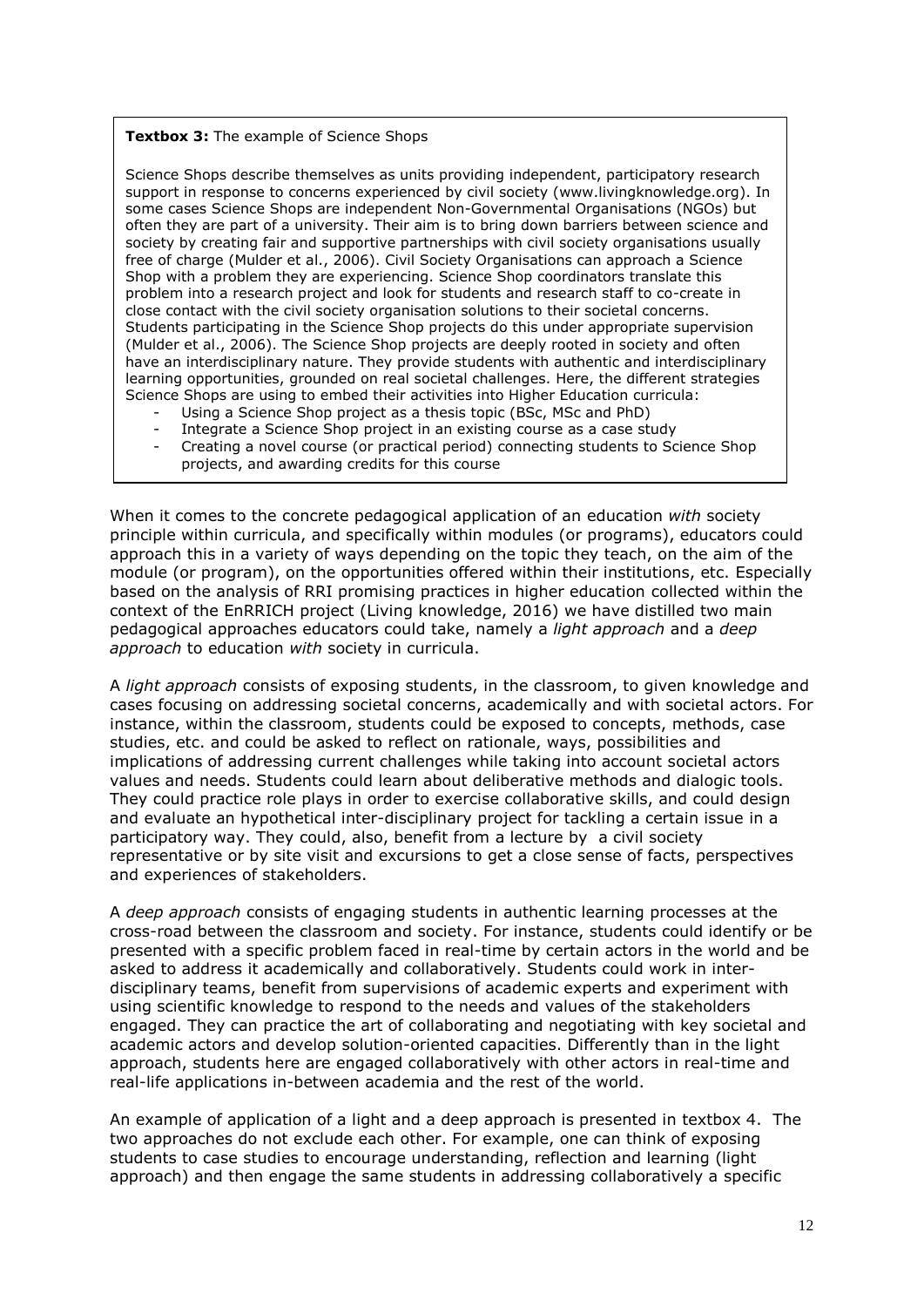query commissioned by a certain stakeholder and provide an academic advice to address it (deep approach)

**Textbox 4:** Example of practices in curricula

**A Light approach:** *Example from a course on "Current population issues and urban demography" at Vrije Universiteit Brussel (Living knowledge, 2016. RRI promising practices and case studies)*

*Learning activities:* 

This course is based on fundamental issues in demography and relates to current events. The starting point is a study of recent basic reports and referenced articles. Urban demography is a fixed part of the course, with the city of Brussels used as an observation ground. Students visit social organisations or certain districts in Brussels, staff members of those organisations give lecturers. Particular attention is dedicated to organisations that are collecting and working on data that is used in demographic studies. Students should collate the acquired knowledge in a critical research design on population issues. They look up the most appropriate available secondary data to answer the formulated research question. Next, they visit a data producer and a data user of population related research, in order to sharpen their critical data reflection.

*Learning assessment:* 

Oral exam (40%): Individual oral presentation of the group work Research project (60%): Written reporting

**A Deep approach:** *Example from a course on "Transdisciplinary Project", Leuphana University of Lüneburg (Living knowledge, 2016. RRI promising practices and case studies) Learning activities:* 

This is a two-semester research based learning project. Semester one deals with: Identification of societal problems with various actors from different societal fields and cooperative problem framing, building of a transdisciplinary team and development of a research plan. Semester two deals with: Implementation of the research project, including dissemination of outcomes.

Students learn to collaborate in transdisciplinary teams, they collaborate with actors from different fields of practice and engage in mutual learning processes. Within their projects, students pass through all three phases of transdisciplinary sustainability research:

- Identification of a case/problem, formulation of a research question, building of a transdisciplinary team (phase A),
- Working on the research questions in the team with different stakeholders (phase B)
- Preparation of results for societal and academic use and publication (phase C). *Learning assessment:*

At the end of the first semester the student groups submit a research design and an essay that focuses on an individually selected aspect of the transdisciplinary research process, including experiences from an experiential case encounter (1-day working in the field). Furthermore, in a compulsory but not graded reflexion dialogue between each student and the lecturers the learning process is reviewed. At the end of the second semester the student groups submit a final report that consists of a scientific paper presenting process and a brochure (or similar) including results and recommendations for practitioners.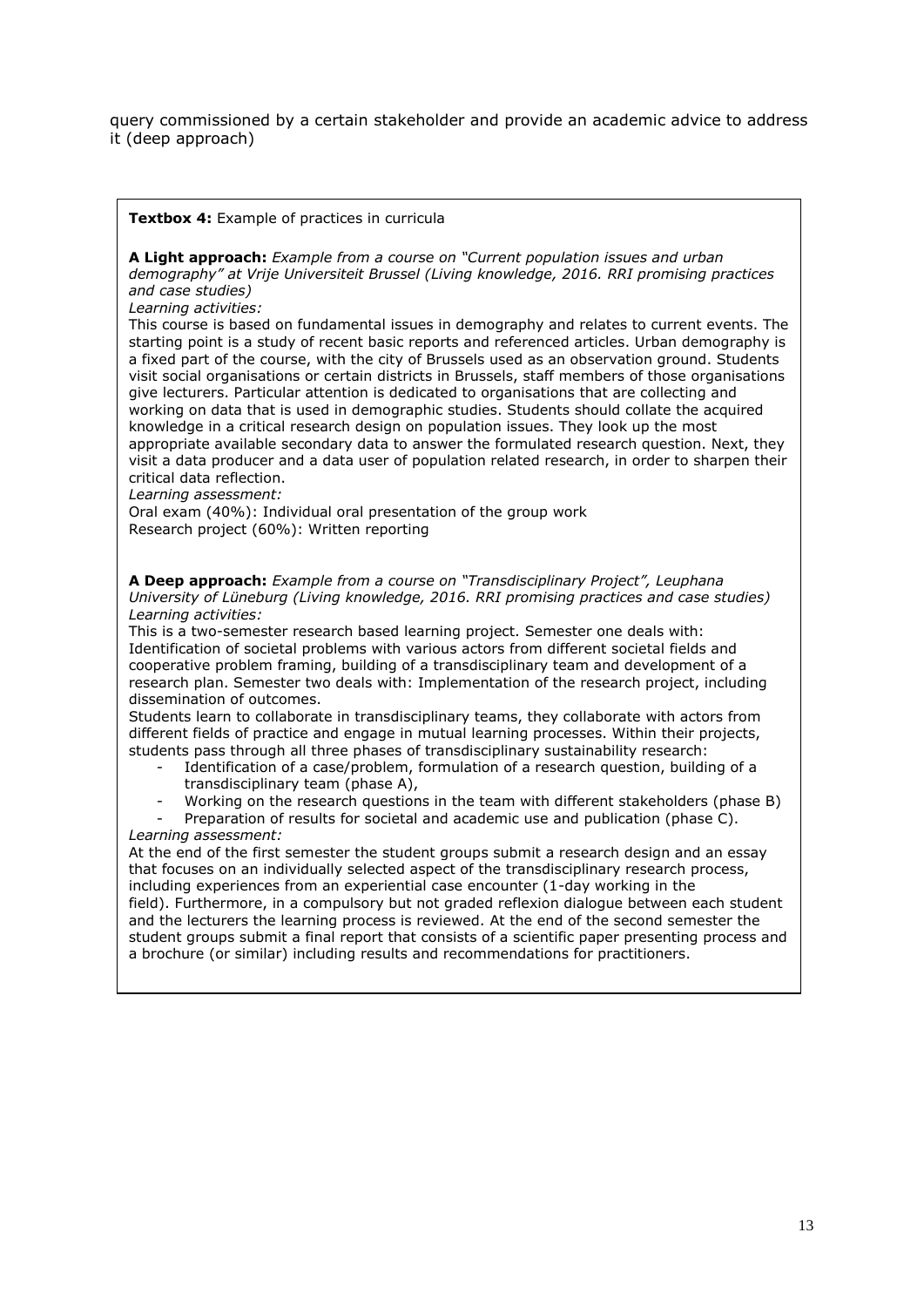### **Reflective questions for educators**

- $\checkmark$  Does or can your institution facilitate an interplay between academia and society? And in what way? (e.g. Science Shops)
- Does or can your educational module (or program) equip students to address grand challenges academically and collaboratively with societal actors?
- $\checkmark$  Does or can your educational module (or program) take a light or a deep approach to education *with* society? And in what way?
- $\checkmark$  Does or can you use activating learning activities (e.g. role-play, group discussion, project work, excursion) in your course set-up? And which ones?
- Education *to* "whole" persons *(principle 3):*

Framing responsibility not only as accountability, but also as care and responsiveness has implications for the type of learning to be fostered within higher education. It requires a learning that not only focuses on acquiring and on applying given knowledge, but that also focuses on developing value-oriented and response-oriented capacities. This implies that the students need to learn and to develop across multiple domains. A number of authors have explored domains upon which learning can be fostered (e.g. Bloom et al., 1956; Krathwohl et al., 1964). The EnRRICH tool distinguishes three domains that appear to be crucial for facilitating RRI, namely the *cognitive*, the *affective* and the *physical* learning domains. *Cognitive learning* is approached here as *learning to know*. Cognitive learning is needed in order *to know and to understand* the complex issues of our time, to navigate uncertainties, to apply the knowledge acquired, to experiment with and to evaluate new solutions for addressing those issues in society. However, learning about RRI also includes learning within the *affective domain*, which is approached here as *learning to be*. *Affective* capacities are needed too, as nurturing a sense of care and stewardship, collaborating, cultivating a sense of responsibility, social attitudes and values are not merely intellectual exercises but a *way of being and of relating* to ourselves, to others and to the planet. Additionally, learning about RRI include the *physical* (or psycho-motor) domain, approached here as *learning to do.* This is especially related to the tangible and physical expressions of our cognitive and affective capacities, of our knowledge and attitudes and implies for example appropriate communication skills, use of equipment in laboratories, etc.

The possibility to embed those cognitive, affective and physical learning dimensions depends on the educational topic and related academic field, on the specific aim and type of modules (and programs), etc. Those dimensions which are now introduced here, will be discussed further in the section dealing with the articulation of the learning outcomes (section 4).

### **Reflective questions for educators**

- $\checkmark$  Does your module (or program) allow or can allow for learning across various dimensions (cognitive, affective, psycho-motor)? And how?
- $\checkmark$  What do you consider to be a possible added value of fostering learning with the various domains, in the context of your module (or program)?
- $\checkmark$  What do you consider to be a possible challenge related to fostering learning with the various domains, in the context of your module (or program)? And how could you tackle that challenge?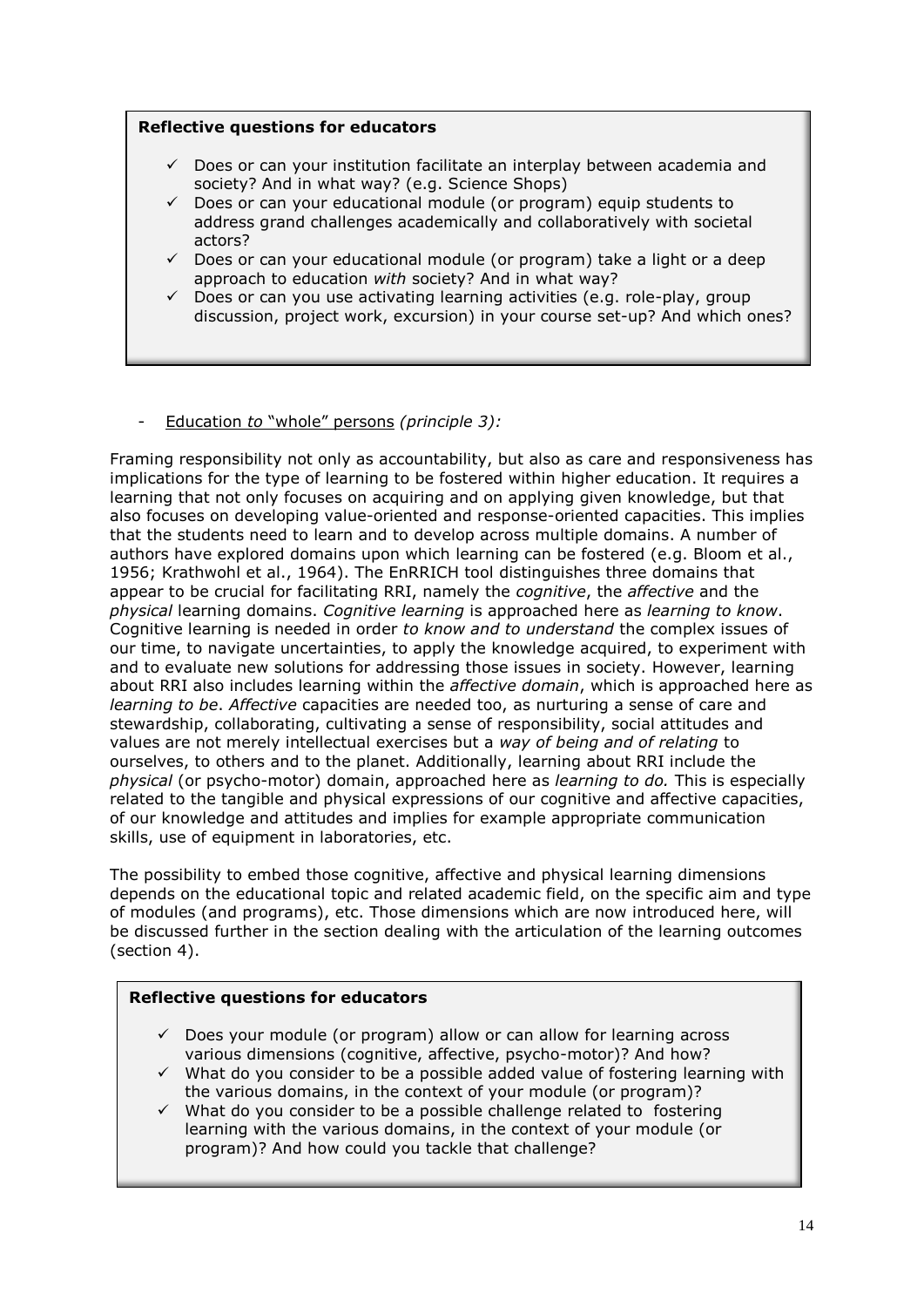### <span id="page-14-0"></span>*3.3 RRI competence*

When considering the prospect of equipping students as responsible researchers and innovators, educators may wonder about what are the specific capabilities, or competencies, that need to be acquired by higher education students if there are to participate effectively in responsible research and innovation practices. In order to address this question, and based on the analysis indicated in section 2.2, the EnRRICH tool introduces a RRI competence framework (see figure 2). This framework has been developed with the intent to guide educators, towards the goal of equipping students to be responsible researchers and innovators. The notion of competence evolved over time and gained increased attention in the EU within a professional and educational context (e.g. Mulder et al., 2009). Also, it has been explored within a normative and societal context (e.g. sustainability) by various authors (e.g. Barth et al., 2007; Gardiner and Rieckmann, 2015; Rieckmann, 2012; Wals, 2010; Wiek at al. 2011).

In the EnRRICH tool the RRI competence is defined as an overarching and multidimensional competence enabling responsible research and innovation. The RRI competence comprises a set of capabilities, also called competencies. Each of those competencies is an interplay of knowledge, skills and attitudes (including values). The competencies are articulated across four dimensions or quadrants namely anticipation, reflexivity, inclusiveness and responsiveness. The proposed competencies do not mean to be exhaustive nor prescriptive. While each of the proposed competencies stands on its own within a certain dimension, those competencies and dimensions are also interlinked. The lines between them are blurred. Those various competencies can mutually reinforce each other, even when they appear to be overlapping or in contradictions within and across dimensions. The dynamic interactions among competencies and dimensions can help building the overarching and multi-dimensional RRI competence and can enable RRI. The framework is built considering that RRI is a complex matter that can be related to diverse educational contexts, diverse societal challenges, diverse scientific and innovation fields, diverse subjects areas and diverse actors. The proposed set of competencies attempts to embrace this complexity and diversity, and is thus context-independent. In practice, the set of competencies that are conducive to RRI in a specific concrete situation depends on the particular context within which one is situated.

Therefore, the RRI competence framework proposed here is meant as a *guide,* a heuristic, for educators. The relevance of the various competencies depends on the specific focus and aim of modules (and programs) within curricula. So, within a specific topic and module (or program), some competencies can be more applicable then others. It can also be, for example, that a different or more specific nuance need to be given to a specific competence. So, while using the framework as a guide, educators are invited to personalize its application within the specific educational, scientific and societal context they are in.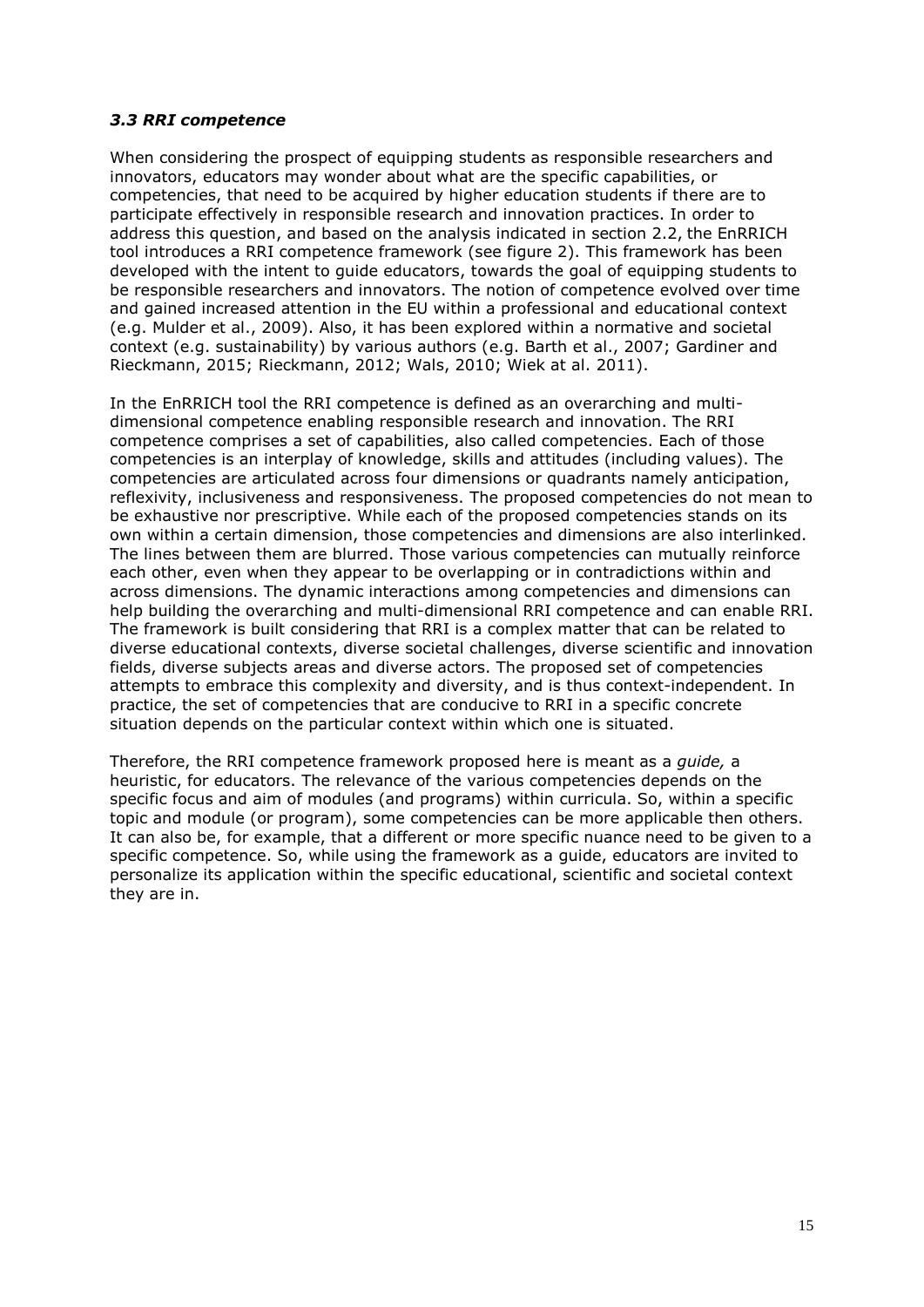



A description of each of the competencies (in terms of knowledge, skills and attitudes) within each domain, as introduced in the RRI competence framework, can be found in textbox 5.

### **Reflective questions for educators**

Take the RRI competence framework as starting point for your reflection about possible students' competencies fostered or to be fostered within your existing or to be developed module (or program):

- $\checkmark$  What insights do emerge?
- $\checkmark$  What are RRI related competencies you focus or could focus on, within the context of your module (or programme)?
- $\checkmark$  What challenges do you foresee when wanting to foster development of RRI competencies in students? And how could you tackle those challenges?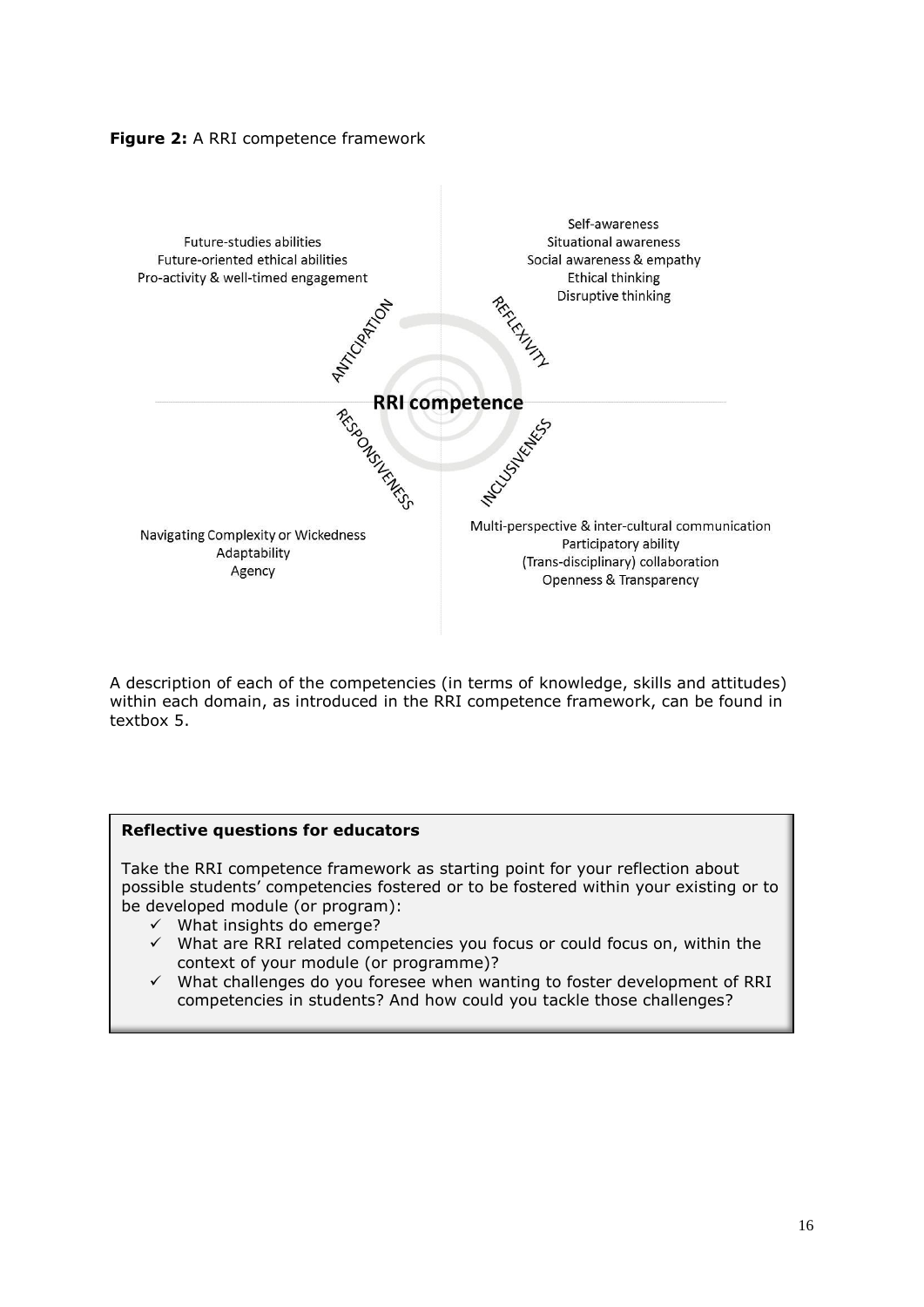### **Textbox 5:** Description of RRI relevant competencies within each domain

#### **Dimension: ANTICIPATION**

It includes competencies in anticipating societal challenges and future implications related to scientific and innovation practices

#### **Future-studies abilities**:

- *knowing and understanding concepts, methods and tools for exploring possible development of societal challenges in the future, for imagining possible futures, for exploring possible solutions to societal challenges and possible future implications and impacts of scientific and innovation practices (e.g. scenario analysis, forecasting methods, etc.)*
- *skill in anticipating possible futures, by applying future-studies concepts and methods*
- *holding a positive and engaged attitude towards anticipatory efforts, valuing anticipatory abilities*

#### **Future-oriented ethical abilities**

- *knowing and understanding ethical principles and resources in the context of short and long term projects and plans*
- *skill in engaging with ethical questions about the goodness of possible futures that scientific and innovation practices can bring into the world (e.g. the "to what end" questions*) *and in applying ethical principles and resources when engaging into anticipatory scientific and innovation practices*
- *holding a future-oriented ethical attitude*, *for example having a sense of care towards the future; valuing ethical principles for a just future*

#### **Pro-activity & well-timed engagement:**

- *knowing and understanding the meaning and practice of pro-activity, barriers and supportive factors skill in being pro-active and well-timed when engaging into anticipatory processes and practices, early*
- *enough to be constructive but late enough to be meaningful*
- *holding a receptive attitude towards ones surrounding, and valuing pro-activity*

#### **Dimension: REFLEXIVITY**

It includes competencies in reflecting about context, ways of framing, ways of knowing, ways of doing, and ways of being in relation to the work of science and innovation and societal challenges.

#### **Self-awareness**

- *knowing and understanding oneself, and tools to reflect about own actions, assumptions, norms, values and ways of framing*
- *skill in reflecting about own actions, assumptions, norms, values and ways of framing*
- *holding a positive constructive attitude towards self-reflection*

#### **Situational awareness**

- *knowing and understanding the context within which one's scientific and innovation efforts, and related societal challenges, are situated*
- *skill in reflecting about contextual factors*
- *holding a receptive attitude towards one's surroundings and contextual aspects*

#### **Social awareness and empathy**

- *knowing and understanding social values, cultures and perspectives, and related tools for reflecting on those values and perspectives*
- *skill in reflecting about and acknowledging social values, cultures and perspectives*
- *holding a social and emphatic disposition, respecting social values*

#### **Ethical thinking**

- *knowing and understanding tools to ethically evaluate and make judgements about perspectives, assumptions and endeavours for tackling societal challenges*
- *skill in ethically evaluating and judge perspectives, assumptions and endeavours for tackling societal challenges*
- *holding a caring and ethical attitude, valuing ethical thinking*

#### **Disruptive thinking**

- *knowing and understanding what disruptive thinking entails, and tools for fostering it*
- *skill in engaging with unconventional ways of thinking that challenge and go beyond current status-quo, ways of knowing and ways of framing.*
- *holding the courage to think disruptively, and valuing disruption*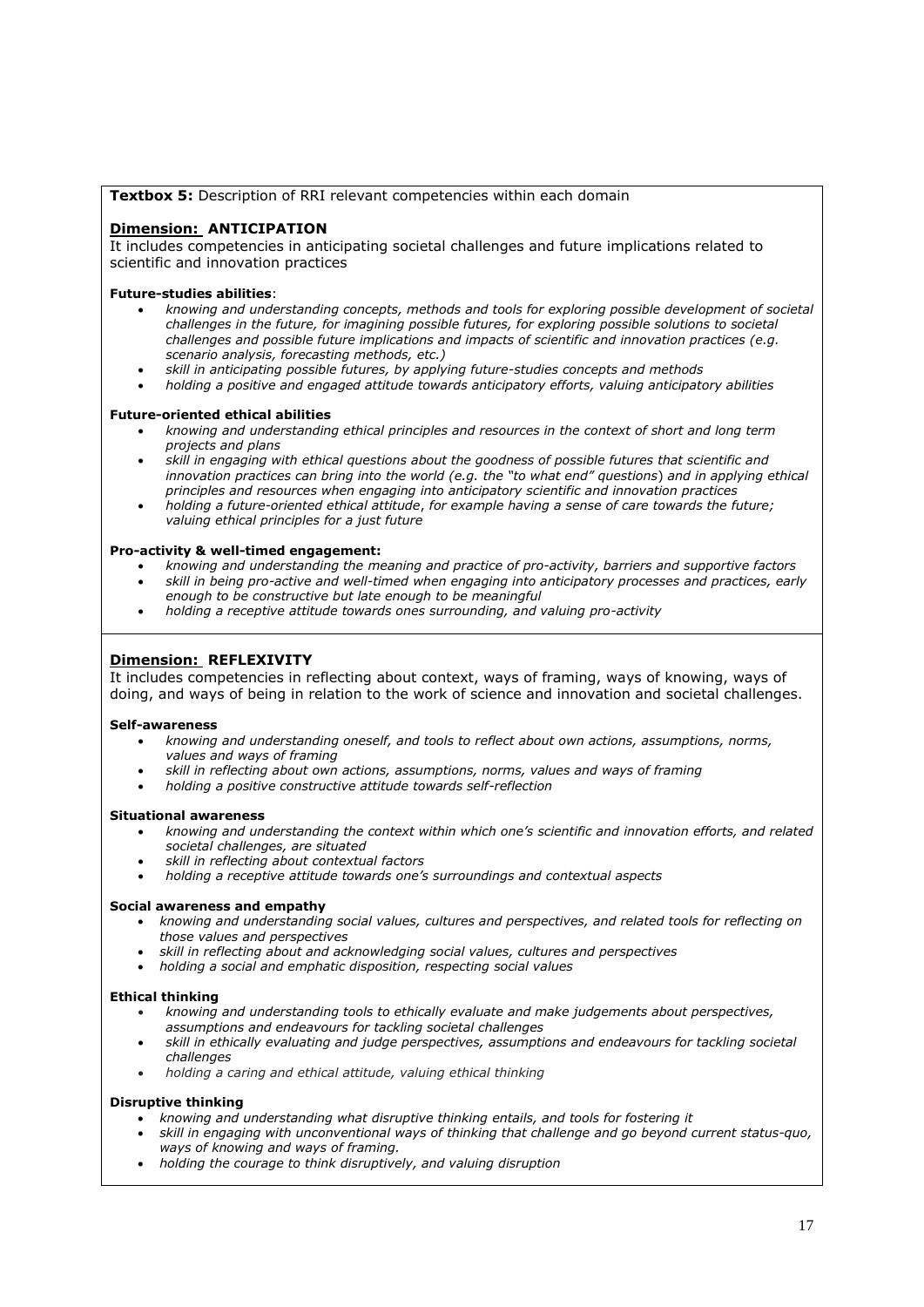### **Dimension: INCLUSIVENESS**

It includes competencies in including, communicating with, collaborating with diverse stakeholders and the wider public within scientific and innovation practices and in relation to societal challenges.

#### **Multi-perspective & inter-cultural communication**

- *knowing and understanding concepts and tools related to perspective-taking and communication with people holding different perspectives and cultures*
- *skill in actively listening and communicating with the wider public and diverse stakeholders by being sensitive to different perspectives and cultures*
- *holding an attitude of respect and curiosity towards different perspectives and cultures, valuing diversity*

#### **Participatory ability**

- *knowing and understanding participatory methods for including voices of diverse stakeholders, also the wider public, minorities and silent voices, within science and innovation design and practices*
- *skill in engaging stakeholders and including their voices within design and practices of science an innovation*
- *holding a participatory attitude, valuing participation*

#### **(Trans-disciplinary) collaboration**

- *knowing and understanding concepts and methods for collaboration across disciplines, actors and various contexts*
- *skill in bridging disciplines, actors and various contexts, negotiating and co-operating towards collective goals*
- *holding an attitude of willingness to engage with and to bridge diverse disciplines, actors and contexts, valuing collaborative efforts*

#### **Openness & Transparency**

- *knowing and understanding tools and processes for sharing information about findings and practices in science and innovation and in relation to societal challenges, and understanding possible restrictions in sharing information (e.g. intellectual property rights, need to limit the circulation of sensitive data)*
- *skill in sharing information regarding findings and practices, while being mindful of possible restrictions holding an attitude of openness in sharing one's findings and processes, valuing transparency*
- 

#### **Dimension: RESPONSIVENESS**

It includes competencies in coping with and responding to emerging challenges and to new knowledge, perspectives, public values, and norms through scientific and innovation endeavours

#### **Navigating Complexity or Wickedness**:

- *knowing and understanding (tools for exploring) complexities, and even wickedness, of emerging societal challenges and research and innovation endeavours*
- *skill in handling complex, or wicked, problems and make choices in spite of complexities, controversy and uncertainties*
- *holding a constructive attitude towards complexities or wickedness, overcoming any related possible sense of paralysis or overwhelm, tolerating ambiguity*

#### **Adaptability:**

- *knowing and understanding tools and processes for identifying emerging challenges and changes in society, as well as for flexible and adaptable design and practices, in order to meet those changes and challenges*
- *skill in identifying emerging challenges and changes, and in revising views and adapting the direction and course of action of research and innovation design and practices, in order to respond to those challenges and change*
- *holding a flexible attitude towards challenges and changes, having the willingness to respond to them when they emerge*

#### **Agency**:

- *knowing and understanding the concept and practice of agency, including also supportive and hampering factors, in the context of societal challenges and scientific and innovation practices*
- *skill in initiating change and engaging with exploring new ways of doing*
- *holding an attitude of courage and commitment towards initiating change, believing in ones' ability to produce change through one's action*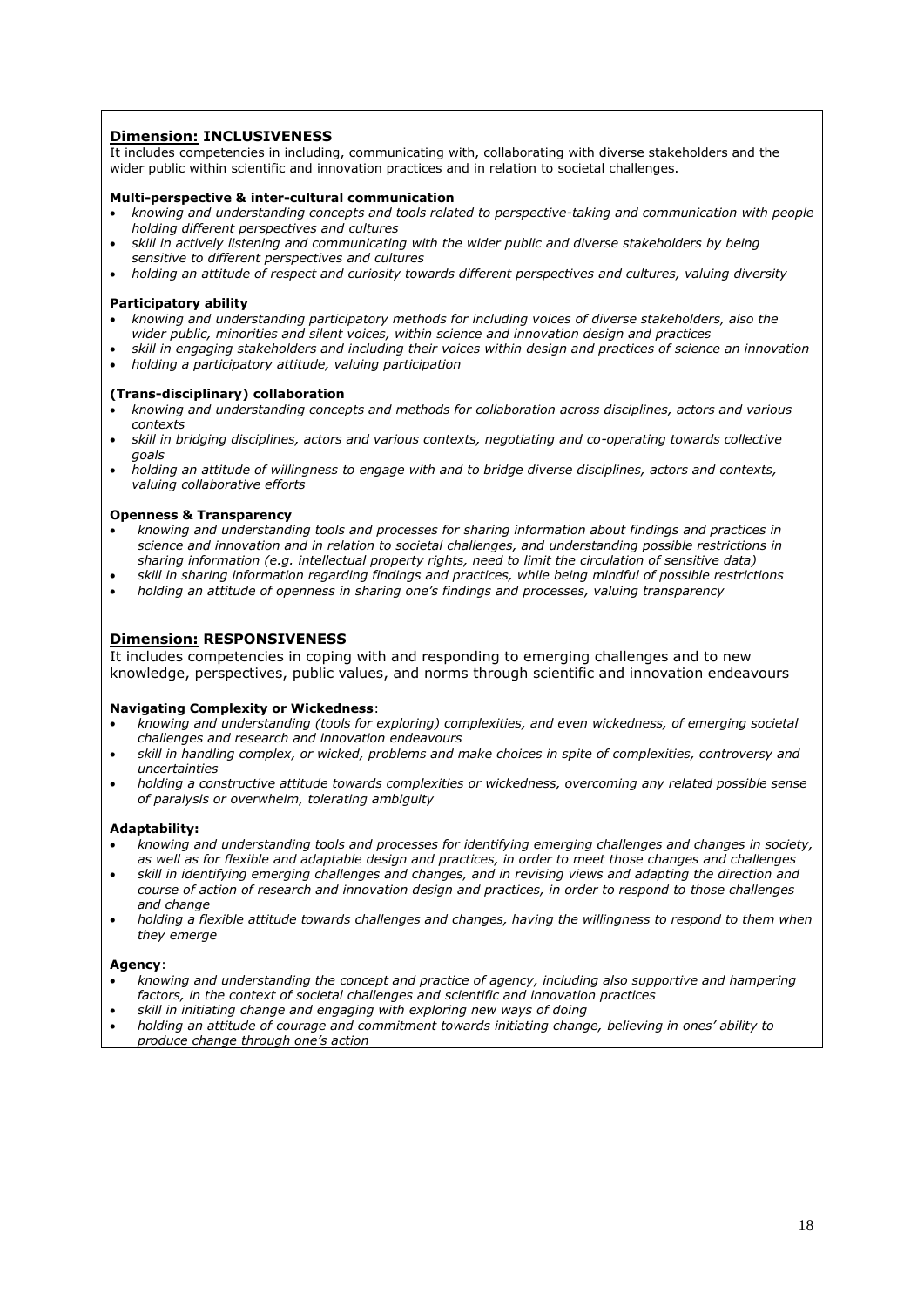# <span id="page-18-0"></span>**4. The EnRRICH tool: elements for module development**

This section introduces two key elements supporting development of modules from a RRI perspective. The elements discussed are: i) the articulation of the learning outcomes, ii) the choice of appropriate assessment and teaching/learning methods. Those elements are grounded on the EnRRICH pillars described in the previous section.



### <span id="page-18-1"></span>*4.1 Articulate learning outcomes*

### *Defining who articulates the learning outcomes*

In order to discuss about how to articulate learning outcomes, first two different approaches that educators can take in their educational activities are presented. Educators can embrace an instrumental perspective or an emancipatory one in their educational activities focused on addressing societal challenges (Wals and Jickling, 2002; Jickling and Wals, 2008).The *instrumental perspective* is in line with transmissive and mechanistic mode of education. Within this perspective education is expert-driven. The educator is the expert transmitting knowledge, mainly in a linear manner. Educational activities focus, thus, on transmitting expert knowledge, prescribing given standards and pre-determined solutions to current societal issues. The student is a neutral or passive receiver that retains the knowledge provided. The *emancipatory perspective* is in line with social cognitive theory and socio-constructivist mode of education. As such, education is about providing space for autonomy and self-determination. Education is approached mainly as a process. Knowledge about societal challenges, capacities to tackle them or outcomes to be achieved are not only handed over, but they are developed also by reflecting on viewpoints, affective elements and through experience. Teachers act more as facilitators, or they are even co-learning with the students and possibly with other societal actors. Students are actively meant to engage in questioning and in developing design, practices and solutions to societal challenges and to experiment with that. See also figure 3.

Before linking the discussion about those educational approaches to the articulation of learning outcomes, let us spend few words about what learning outcomes are about. Learning outcomes represent one of the building blocks for transparency within European higher education systems and qualifications. Articulating learning outcomes, also, can support the design of assessment strategies, teaching and learning methods within a specific module (or program). According to the Bologna working group on Qualifications Frameworks (2005, p.37) a learning outcome is "a statement of what a learner knows, understands and is able to do at the end of a period of learning". When taking a RRI perspective this definition appears adequate when it comes to covering the cognitive and psychomotor learning domains. This definition could be, however, less adequate to cover the affective learning domain. In the attempt to cover all learning dimensions, the EnRRICH tool considers that a *learning outcome* is "a statement of what a learner knows,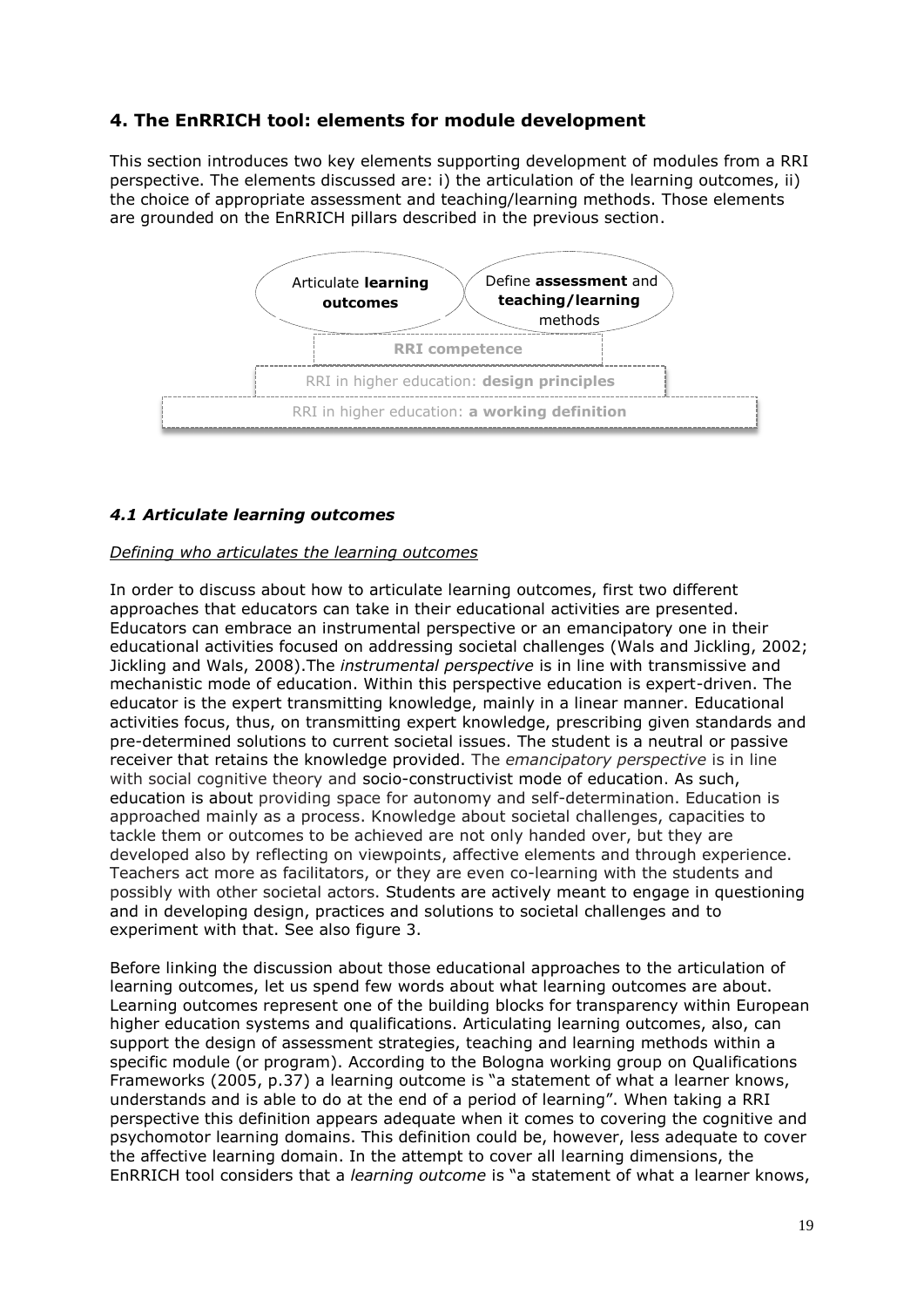understands, *values* and is able to do at the end of a period of learning". This definition is identical to the Bologna working group definition, except for the fact that it adds the term "values" in the attempt to include the affective dimensions.

Defining appropriate learning outcomes is considered crucial for every module within the European higher education system. Learning outcomes should be written from a studentperspective, as those outcomes are based on what the student can achieve at the end of a module (e.g. Bologna Working Group on Qualifications Frameworks, 2005). One can argue that when educators articulate learning outcomes for students, they are actually adopting an instrumental perspective as they are prescribing standards to be achieved by students. From this perspective educators act as experts. While learning outcomes can be articulated from a student-point of view, they are educator/expert-driven or in other words they are developed according to what the educator consider to be relevant for the students. On the other hand, taking a full emancipatory approach when setting learning outcomes would imply to allow students, and possibly other societal actors students engage with, to participate in the development of the learning outcomes. This would mean that, for example, a feedback loop is implemented throughout a module in order to allow integration of feedback from students, and in case from other actors too, in the development of the learning outcomes.

A strategy could be, for instance, to discuss with students about appropriate learning outcomes within the context of a module and integrating the feedback when updating the module offered in the next round. When appropriate, feedback from societal actors, that students engage with, could also be integrated in this process. By doing so, in time, learning outcomes are co-developed by educators, students and in case also other stakeholders. This could be a feasibly strategy to apply, when wanting to adopt a more emancipatory perspective. Another strategy could be, for instance, to discuss with students about their appropriate learning outcomes while they join a certain module. The educator should then leave space to students for adjusting given learning outcomes or for creating new ones, based on students' needs and wants as they emerge throughout the module. The learning process is therefore open, and the learning outcomes can emerge while learning. Societal stakeholders could also provide inputs throughout the module based on their perspective and experience with the students. Such an approach calls for high flexibility on the side of the educator, the students, and the educational arrangements related to assessment, teaching and learning strategy, etc. Also, it is possible to think of a combination of an instrumental approach ( i.e. the educator prescribes the learning outcomes), with an emancipatory approach (i.e. the students, and the societal actors when appropriate, participate in the articulation of the learning outcomes). So, learning outcomes are, partly, predetermined and prescribed by educators and, partly, they are co-developed by educators, students and societal actors.

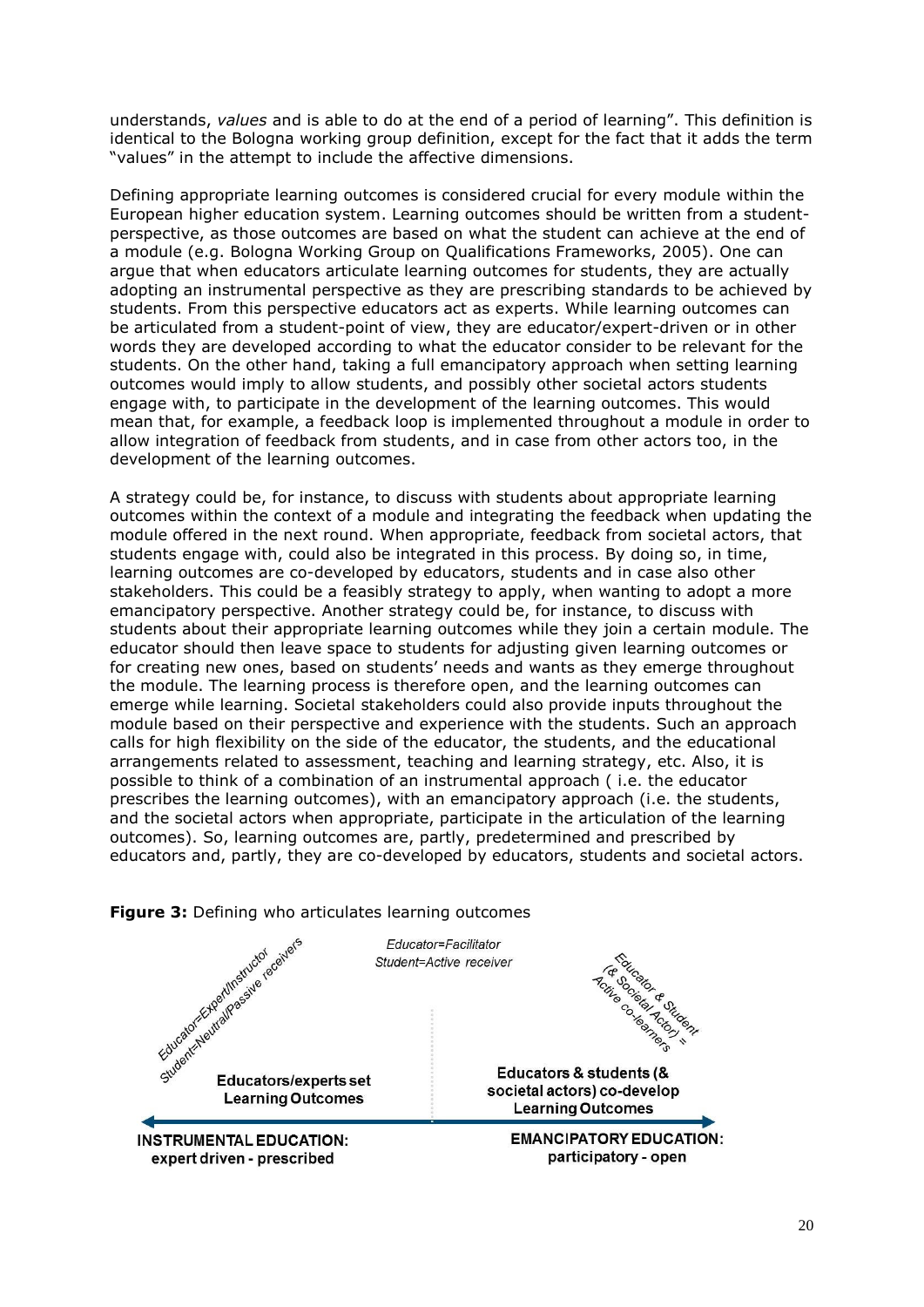### *Understanding the character of the learning outcomes*

For developing the learning outcomes, the EnRRICH tool considers three learning domains, namely the cognitive, affective, and psychomotor domains (see also "education *to* whole persons", principle 2, previous section). In order to provide concrete examples of how to articulate learning outcomes within those learning domains, few taxonomies are taken into account in this manual. More specifically, the elaboration of learning outcomes within the cognitive domain is grounded on the taxonomy by Anderson and Krathwohl (2001) and by Krathwohl (2002), the elaboration within the affective domain is grounded on the work of Krathwohl, at al. (1964), the elaboration within the psychomotor domain is grounded on the work of Dave (1970). Those taxonomies build on the work of Bloom et al. (1956), which is widely recognized by educators within many subject areas (e.g. Marzano and Kendall, 2007). Those taxonomies consider learning as a process. They identify levels of learning within each domain, and consider that by building upon former learning (lower order learning) more complex levels of knowing, being and doing can be developed (higher order learning). The higher are the levels of learning the more they are consistent with a constructivist view of learning (e.g. Krathwohl, 2002). See Figure 4 depicting for each domain, according to the taxonomies just introduced, the various levels of learning expressed through verbs within each domain.

Before introducing details and examples about possible learning outcomes within each low or high level and each domain, let us go back to the discussion about instrumental and emancipatory education*. Regardless of who defines the learning outcomes,* the various high or low levels of learning (according to the taxonomies just introduced) imply a different type of learning engagement and processes. Low order levels imply expert driven and transmissive educational processes. The students receive information from the educator and replicate given knowledge, ways of doing and being. Higher levels imply more engaging and participatory educational processes. Students can engage in expressing their own capacities and can experiment with ways of thinking, doing and being. So*, learning outcomes that relate to lower order levels have an instrumental character* and call for a type of education that is instrumental. On the other hand, *learning outcomes that relate to higher order levels have a more emancipatory character and call for a type of education that is more emancipatory*. See figure 4.

All this, as said, regardless of who sets the learning outcomes. So, educators could set on their own learning outcomes (and therefore adopt an instrumental perspective in terms of who sets the learning outcomes) and still articulate learning outcomes that belong to either a low order learning (which calls for instrumental forms of education) or high order learning (which calls for a more emancipatory forms of education). The opposite could also be true. That is, educators and students could set jointly the learning outcomes (and therefore adopt an emancipatory perspective in terms of who sets the learning outcomes) and still articulate learning outcomes and engage with learning process that belong to either a low order learning (which calls for instrumental education) or high order learning (which calls for a more emancipatory education).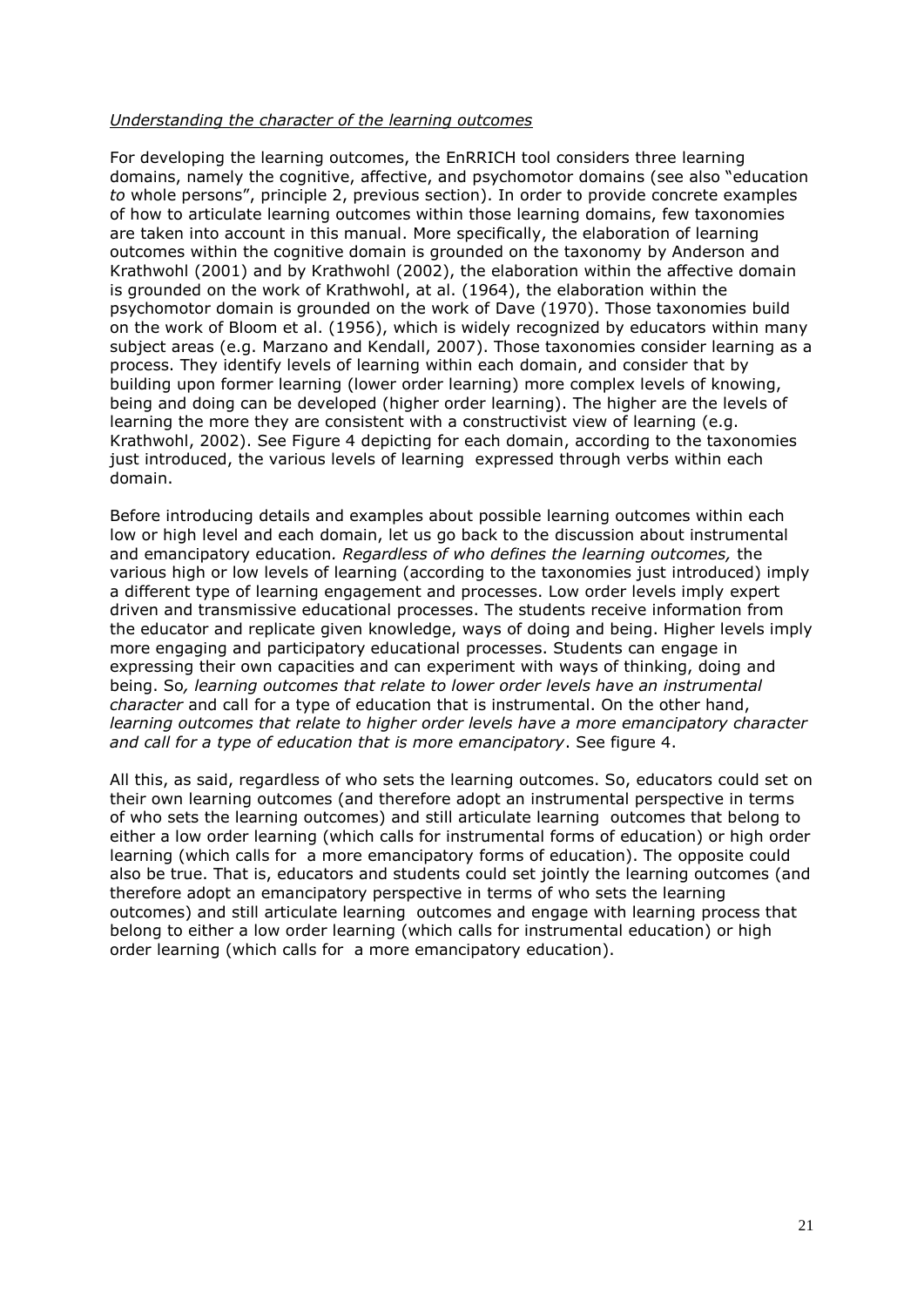**Figure 4:** Domains of learning for articulating learning outcomes according to their instrumental or emancipatory character



It needs to be clarified that while an education *to* whole persons is considered crucial in the EnRRICH tool when (re-)designing curricula from a RRI perspective, *the application of the taxonomies used here is not prescriptive*. Educators may need to comply to other taxonomies that are suggested by their own institution, or may just be interested or attach more value to other taxonomies (e.g. Marzano and Kendall, 2007). While this manual, and the EnRRICH tool, are attempting to provide a concrete guidance to educators also in terms of writing learning outcomes, it is not the purpose of the tool to identify a best taxonomy or to prescribe a right taxonomy. Rather, the ambition of the EnRRICH tool is to stimulate educators to consider the possibility of a whole person approach when revitalizing their educational work through RRI lenses.

### *Guidelines for articulating learning outcomes*

Broadly speaking, whether the learning outcome is developed with or without student participation and whether has an instrumental or emancipatory character a written learning outcome can start with an opening phrase like: '*After successful completion of this module students are expected to be able to…….'.* This starting phrase is followed by an *action* verb. The *action verb* used is related to the level, or complexity, of learning (low level or high level). It should be specific and clear. It is suggested to avoid the use of actions verbs which are rather general like 'know', 'be familiar with', 'be acquainted with', etc. The action verb is then followed by the *object of the verb*, which provides clarification about the verb, and is followed by some words that provide the *context* of the learning outcome. The RRI competence framework (introduced in the previous section, figure 2) can be used as inspiration when defining the object and the context of the learning outcome. The RRI competence framework includes a set of competencies that can be acquired by higher education students if there are to participate effectively in responsible research and innovation practices. Grounding the learning outcomes development into the RRI competencies can ensure the development of RRI-driven learning outcomes.

So in short, a written learning outcome is a statement, possibly embracing a cognitive, affective and psychomotor domain, including a number of components:

- a starting phrase: e.g. *After successful completion of this module students are expected to be able to…….*
- $\checkmark$  + an *action verb*
- $\checkmark$  + the *object* of the verb & the *context* (the *RRI competence* can be used as inspiration for defining the object and context)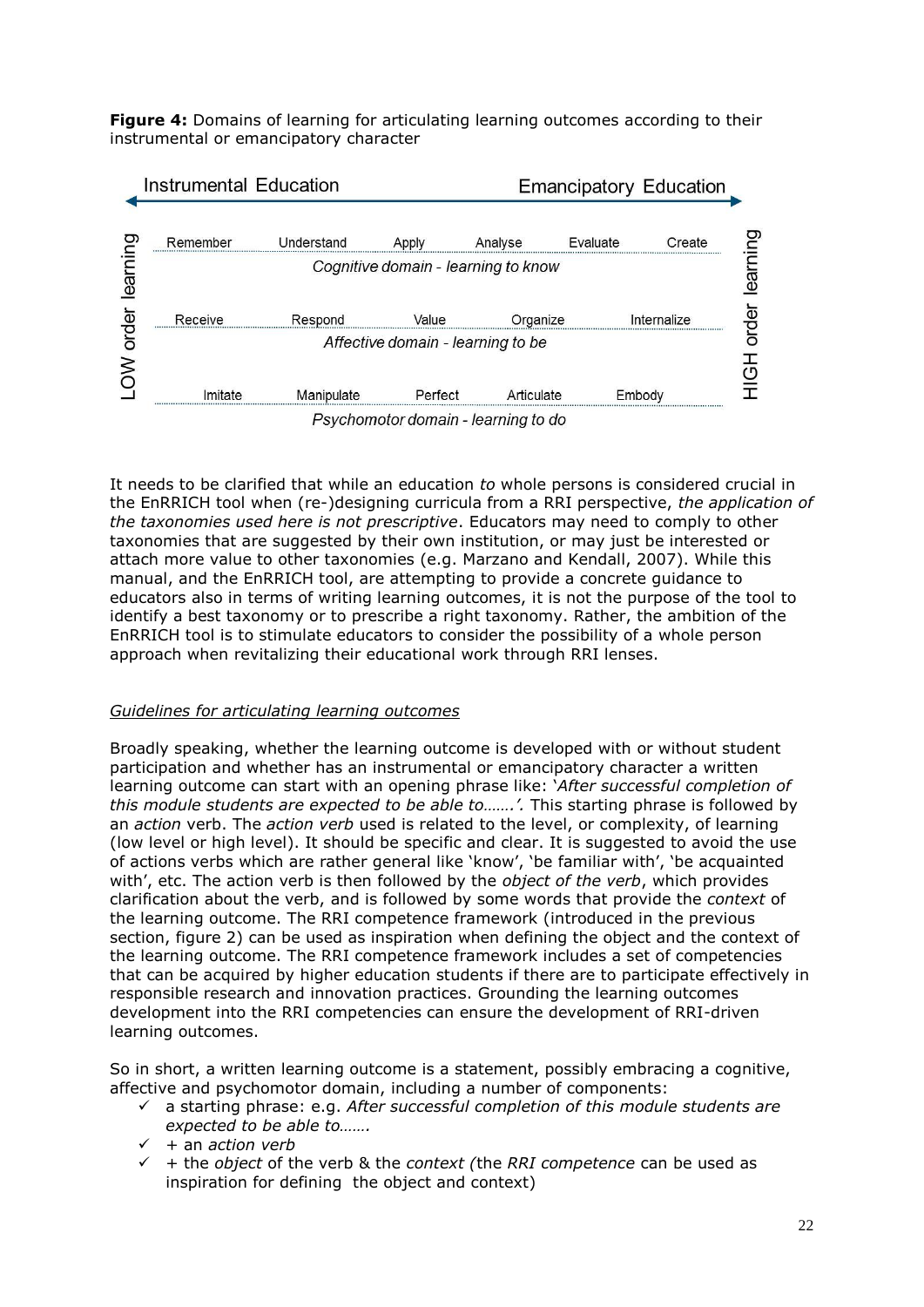Some examples about how to develop possible RRI-driven learning outcomes, within each of the various domains of learning, are provided in tables 1, 2 and 3. In those tables, for each domain, and for each level of learning within each domain, there are indicated related action verbs (which are not exhaustive but only offer an impression of verbs that can be used), and examples of possible RRI-driven learning outcomes (grounded on some aspects of RRI competencies). When looking back at the RRI competence framework already introduced in figure 2, and when using this for inspiration when developing learning outcomes, one can note that the set of RRI competencies proposed especially point towards the development of learning outcomes that are related to higher order learning. Nevertheless, the lower levels could still be relevant within certain contexts or just as a first step towards more complex forms of learning which could be for example facilitated at a later stage within the same module or in other modules within a program.

The examples provided in the tables 1,2 and 3, attempt to provide a general sense of how to develop learning outcomes. In practice, however, the description of a set of learning outcomes within a module depends on a number of factors. It depends on the topic addressed, on the specific objectives of a module and the wider aim of the program within which a module is developed. Also, it depends on the specific target, for example a first module offered to Bachelor students can be different than a module developed for students in the last phase of their Master program, or can be different than a module supporting PhD candidates. Additionally, while the different cognitive, affective and psychomotor domains are handled here separately, and may be handled separately also in modules, in practice those domains are interconnected. For example, in order for a Master student to acquire a future studies ability, that student needs to acquire the knowledge about various concepts and future study methods (cognitive domain), to acquire the skills for using those methods (cognitive and psychomotor domain) and to have a positive attitude towards anticipatory learning (affective domain). Furthermore, generally speaking, a single module can hardly incorporate whole persons learning outcomes for the all set of RRI competencies. In other words, a single module cannot be expected to embrace the depth and richness needed for forming a responsible researcher and innovator. This should not discourage educators. Educators, interested in (re-) designing higher education modules can use the EnRRICH tool as inspiration, and consider the integration of some aspects of the RRI principles and of one or more RRI competencies (or just some aspects of the competencies) to revitalize own module from a RRI perspective. In order to foster further reflection about the use of set of learning outcomes within modules Textbox 6 provides some examples of set of learning outcomes for hypothetical modules.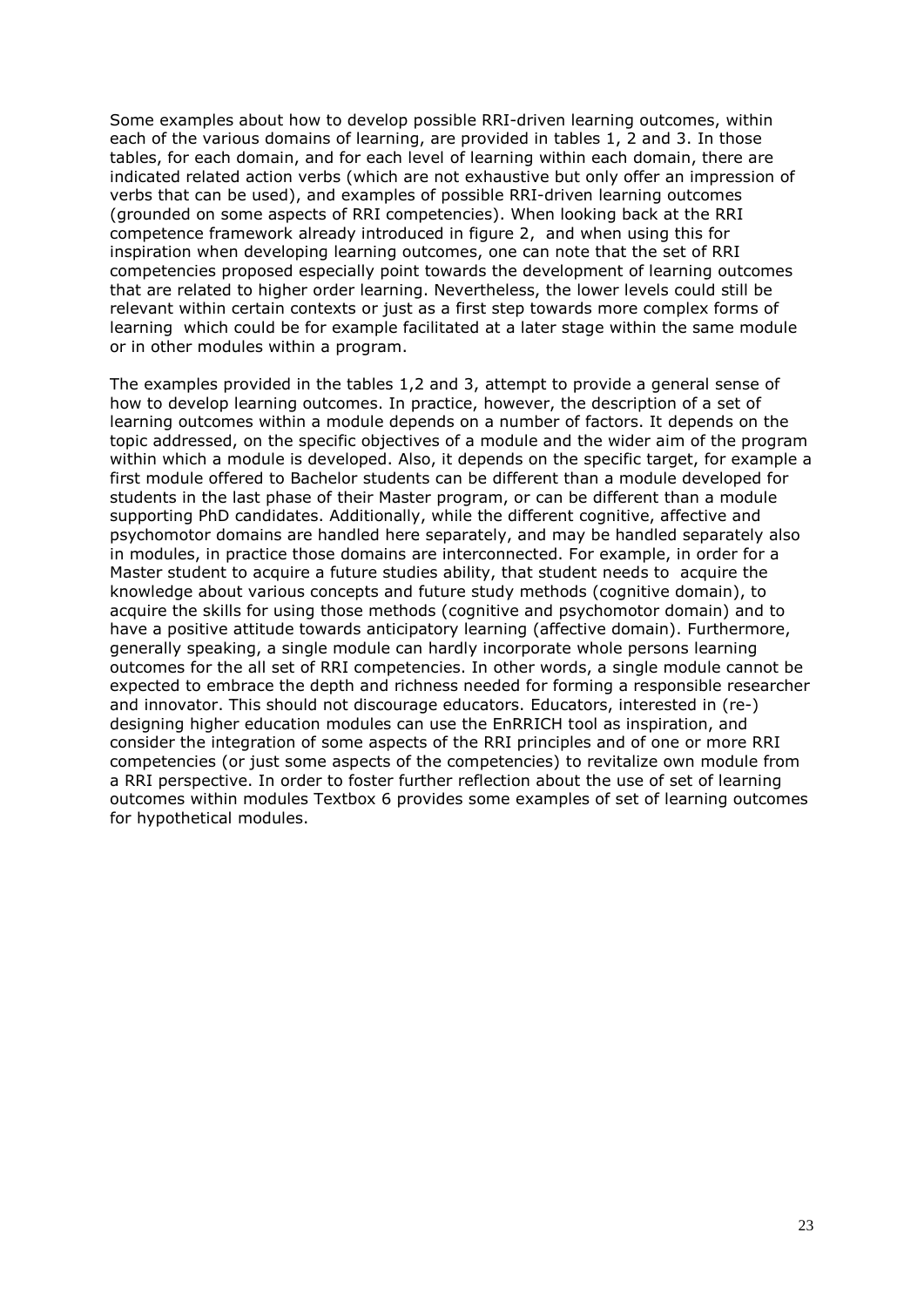**Table 1:** Example learning outcomes – cognitive learning domain *(based on the taxonomy by Anderson and Krathwohl, 2001; and Krathwohl, 2002*)

| Level of<br>learning                                                                                                                    | <b>Example action verbs</b>                                                                                                                                                                                                                        | <b>Example RRI-driven learning outcomes</b>                                                                                                                                                                                                                                                                                                                                                                                                                                                                                                                                        |  |
|-----------------------------------------------------------------------------------------------------------------------------------------|----------------------------------------------------------------------------------------------------------------------------------------------------------------------------------------------------------------------------------------------------|------------------------------------------------------------------------------------------------------------------------------------------------------------------------------------------------------------------------------------------------------------------------------------------------------------------------------------------------------------------------------------------------------------------------------------------------------------------------------------------------------------------------------------------------------------------------------------|--|
|                                                                                                                                         |                                                                                                                                                                                                                                                    | After successful completion of this module students are<br>expected to be able to:                                                                                                                                                                                                                                                                                                                                                                                                                                                                                                 |  |
| <b>Remember:</b><br>recall<br>information,<br>without<br>necessarily<br>understanding it                                                | Arrange, collect, define,<br>identify, label, list,<br>enumerate, order, name,<br>recall, recognize, quote,<br>reproduce, select, state, etc.                                                                                                      | list participatory methods for including voices of<br>$\bullet$<br>diverse stakeholders in decision-making processes<br>(related to participatory ability)<br>name European fundamental rights according to the<br>$\bullet$<br>EU charter (related to social & emphatic disposition)<br>define what a complex system is according to<br>$\bullet$<br>complexity theory (related to navigating complexity or<br>wickedness)                                                                                                                                                        |  |
| <b>Understand</b><br>Construct<br>meaning of<br>instructional<br>messages                                                               | clarify, restate, describe,<br>explain, summarize, discuss,<br>review, illustrate, associate,<br>defend, conclude,<br>differentiate, convert,<br>extrapolate, map, match,<br>construct, indicate, etc.                                             | discuss about the issue of transparency in science<br>$\bullet$<br>and innovation practices (related to openness &<br>transparency)<br>describe emerging challenges in society related to the<br>$\bullet$<br>increase of global population (related to adaptability)<br>review a range of self-awareness tools according to<br>$\bullet$<br>their objective (related to self-awareness)                                                                                                                                                                                           |  |
| <b>Apply</b><br>Use learning<br>material in a new<br>context                                                                            | Apply, assess, choose,<br>demonstrate, develop,<br>discover, employ, examine,<br>experiment, find, modify,<br>operate, practice, estimate,<br>prepare, solve, use,<br>implement, etc.                                                              | apply scenario analysis techniques to explore possible<br>$\bullet$<br>outcomes of park management strategies (related to<br>future-studies abilities)<br>assess the transdisciplinary character of selected<br>$\bullet$<br>multi-stakeholders partnerships in the health sector<br>according to transdisciplinary principles (related to<br>transdisciplinary collaboration)<br>examine power dynamics among stakeholders<br>$\bullet$<br>engaged within the assigned project (related to<br>participatory ability)                                                              |  |
| Analyse<br>Break down<br>information or<br>material into its<br>components,<br>seeing<br>relationships and<br>the overall<br>structure. | Differentiate, discriminate,<br>distinguish, break down,<br>categorize, compare,<br>connect, analyse, debate,<br>distinguish, investigate, point<br>out, question, relate,<br>separate, deconstruct,<br>integrate, etc.                            | compare different future-studies methods and point<br>$\bullet$<br>out differences, strengths and weakness (related to<br>future-studies ability)<br>integrate ethical principles in the development of<br>$\bullet$<br>long-term strategies to address food security issues<br>(related to future-oriented ethical thinking)<br>question assumptions and perspectives adopted in<br>$\bullet$<br>traditional youth education (related to disruptive<br>thinking)                                                                                                                  |  |
| <b>Evaluate</b><br>Make judgements<br>based on criteria<br>and standards                                                                | Appraise, argue, assess,<br>convince, decide, choose,<br>evaluate, grade, rate, defend,<br>revise, judge, justify,<br>measure, forecast, relate,<br>validate, value, monitor, test,<br>etc.                                                        | choose appropriate communication tools for<br>$\bullet$<br>communicating with different stakeholders in order to<br>uncover their needs and wants (related to multi-<br>perspective and inter-cultural communication)<br>critically appraise the possible short- term and long-<br>$\bullet$<br>term socio-economic and environmental impact of<br>Dutch mobility policy (related to future-studies<br><i>abilities</i> )<br>judge the effectiveness of decision making strategies<br>$\bullet$<br>within different social and team contexts (related to<br>situational awareness) |  |
| Create<br>Put elements<br>together to form<br>a novel, coherent<br>whole or make an<br>original product                                 | Generate, design, produce,<br>construct, arrange, vision,<br>compose, assemble, create,<br>develop, formulate, generate,<br>invent, make, hypothesize,<br>plan, organize, originate,<br>prepare, propose, build, set<br>up, argue, establish, etc. | create a real-life project to address academically a<br>$\bullet$<br>sustainability local concern (related to agency)<br>develop an academic advise to answer a specific<br>$\bullet$<br>interdisciplinary challenge faced by a civil society<br>organization (related to transdisciplinary<br>collaboration)<br>compose a conceptual framework, by integrating<br>$\bullet$<br>existing concepts and theories, for analysing the<br>complexities or wickedness of selected societal<br>challenges (related to navigating complexity or<br>wickedness)                             |  |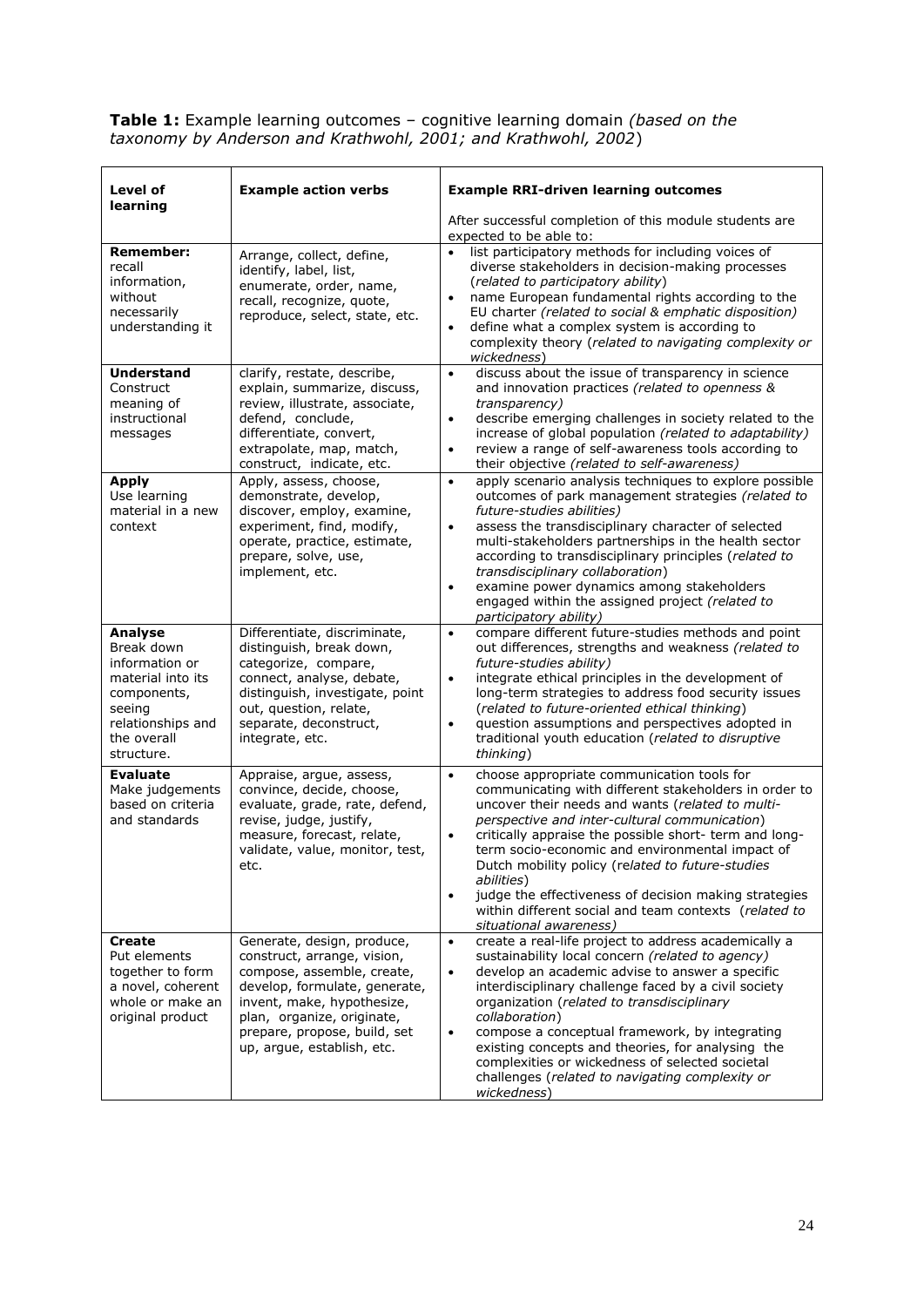| <b>Table 2:</b> Example learning outcomes – affective learning domain (based on the |  |  |
|-------------------------------------------------------------------------------------|--|--|
| taxonomy by Krathwohl at al., 1964)                                                 |  |  |

| <b>Level of learning</b>                                                                                                           | <b>Example action verbs</b>                                                                                                                | <b>Example RRI-driven learning outcomes</b>                                                                                                                                                                                                                                                                                                    |  |
|------------------------------------------------------------------------------------------------------------------------------------|--------------------------------------------------------------------------------------------------------------------------------------------|------------------------------------------------------------------------------------------------------------------------------------------------------------------------------------------------------------------------------------------------------------------------------------------------------------------------------------------------|--|
|                                                                                                                                    |                                                                                                                                            | After successful completion of this module students are<br>expected to be able to:                                                                                                                                                                                                                                                             |  |
| <b>Receive</b><br>willingness to receive<br>information                                                                            | Listen to, aware of,<br>perceive, retain,<br>experience, alert to,<br>sensitive to, show<br>tolerance of, accept,<br>attend, etc.          | Accept the inclusion of voices of minorities into policy<br>$\bullet$<br>design (related to participatory ability)<br>listen to discussions about social values and needs<br>$\bullet$<br>with an open mind (related to social awareness &<br>empathy)                                                                                         |  |
| <b>Respond</b><br>active participation in<br>own learning                                                                          | Reply, answer, react,<br>perform, show interest,<br>contribute, follow along,<br>approve, cooperate, etc.                                  | show interest in reflecting on own beliefs related to<br>$\bullet$<br>the ability to produce change though one's own<br>action (related to agency)<br>react constructively to feedback and evaluations<br>$\bullet$<br>about own performance (related to self-awareness)                                                                       |  |
| Value<br>Ranging from simple<br>acceptance of a value<br>to expression of a<br>commitment                                          | respect, accept, attain,<br>assume, appreciate,<br>pursue, support,<br>challenge, participate, be<br>devoted to, etc.                      | respect different perspectives and cultures when<br>$\bullet$<br>communicating to others in team work projects<br>(related to multi-perspective and inter-cultural<br>communication)<br>appreciate anticipatory thinking when engaging into<br>٠<br>research activities to tackle societal challenges<br>(related to future-studies abilities) |  |
| <b>Organise</b><br>relate a new value to<br>those one already<br>holds and bring it into<br>an internally consistent<br>philosophy | select, judge, decide,<br>integrate, reconcile,<br>relate, identify with,<br>recognize, balance,<br>compare, etc.                          | recognize own responsibilities in order to tackle<br>$\bullet$<br>societal challenges (related to self-awareness)<br>decide about possible course of actions in project<br>$\bullet$<br>development in spite of ambiguities (related to<br>navigating complexity or wickedness)                                                                |  |
| <b>Internalize</b><br>Articulate one's own<br>values and belief<br>systems and operate<br>consistently with them                   | Practice, internalize,<br>embody, display, act,<br>continue to, carry out,<br>change, complete,<br>manage, solve,<br>reconcile, show, etc. | display a sound ethical attitude and behaviour during<br>$\bullet$<br>project work, e.g. no plagiarism, ethically handling<br>sensitive data, etc. (related to ethical thinking)<br>reconcile diverse and divergent viewpoints within a<br>$\bullet$<br>multi-stakeholder process (related to trans-<br>disciplinary collaboration)            |  |

**Table 3:** Example learning outcomes – psychomotor learning domain (*based on the taxonomy by Dave (1970)*.

| <b>Level of learning</b>                                                                                                                          | <b>Example action verbs</b>                                                    | <b>Example RRI-driven learning outcomes</b>                                                                                                                                 |  |
|---------------------------------------------------------------------------------------------------------------------------------------------------|--------------------------------------------------------------------------------|-----------------------------------------------------------------------------------------------------------------------------------------------------------------------------|--|
|                                                                                                                                                   |                                                                                | After successful completion of this module<br>students are expected to be able to:                                                                                          |  |
| Imitate<br>Observe the behaviour of<br>another person and replicating<br>that behaviour                                                           | Copy, follow, repeat,<br>replicate, reproduce,<br>match, etc.                  | reproduce steps for effective use of<br>$\bullet$<br>forecasting tools, through software, in the<br>field of landscape development (related to<br>future-studies abilities) |  |
| <b>Manipulate</b><br>performing certain actions by<br>following instructions and<br>practising skills                                             | Act, build, execute,<br>perform, enact, use,<br>implement, etc.                | act pro-actively according to pro-activity<br>$\bullet$<br>principles during team work exercises<br>(related to pro-activity)                                               |  |
| Perfect<br>carrying out a task with<br>expertise, and demonstrating<br>actions to others                                                          | demonstrate, master,<br>show, be precise,<br>calibrate, etc.                   | demonstrate mastery in the use of various<br>٠<br>communication techniques for different<br>audiences (related to multi-perspective and<br>inter-cultural communication)    |  |
| <b>Articulate</b><br>Coordinating and adapting a<br>series of actions and skills in<br>different and new contexts, and<br>using alternative tools | Adapt, construct,<br>combine, create,<br>customize, modify,<br>formulate, etc. | adapt steps in laboratory experiments to<br>$\bullet$<br>take into account emerging research findings<br>and social needs (related to adaptability)                         |  |
| <b>Embody</b><br>Performing actions with ease,<br>in a natural and intuitive way<br>appropriate to the context                                    | create, design, display,<br>invent, manage,<br>facilitate, etc.                | facilitate meetings in a transdisciplinary<br>$\bullet$<br>context (related to (transdisciplinary)<br>collaboration)                                                        |  |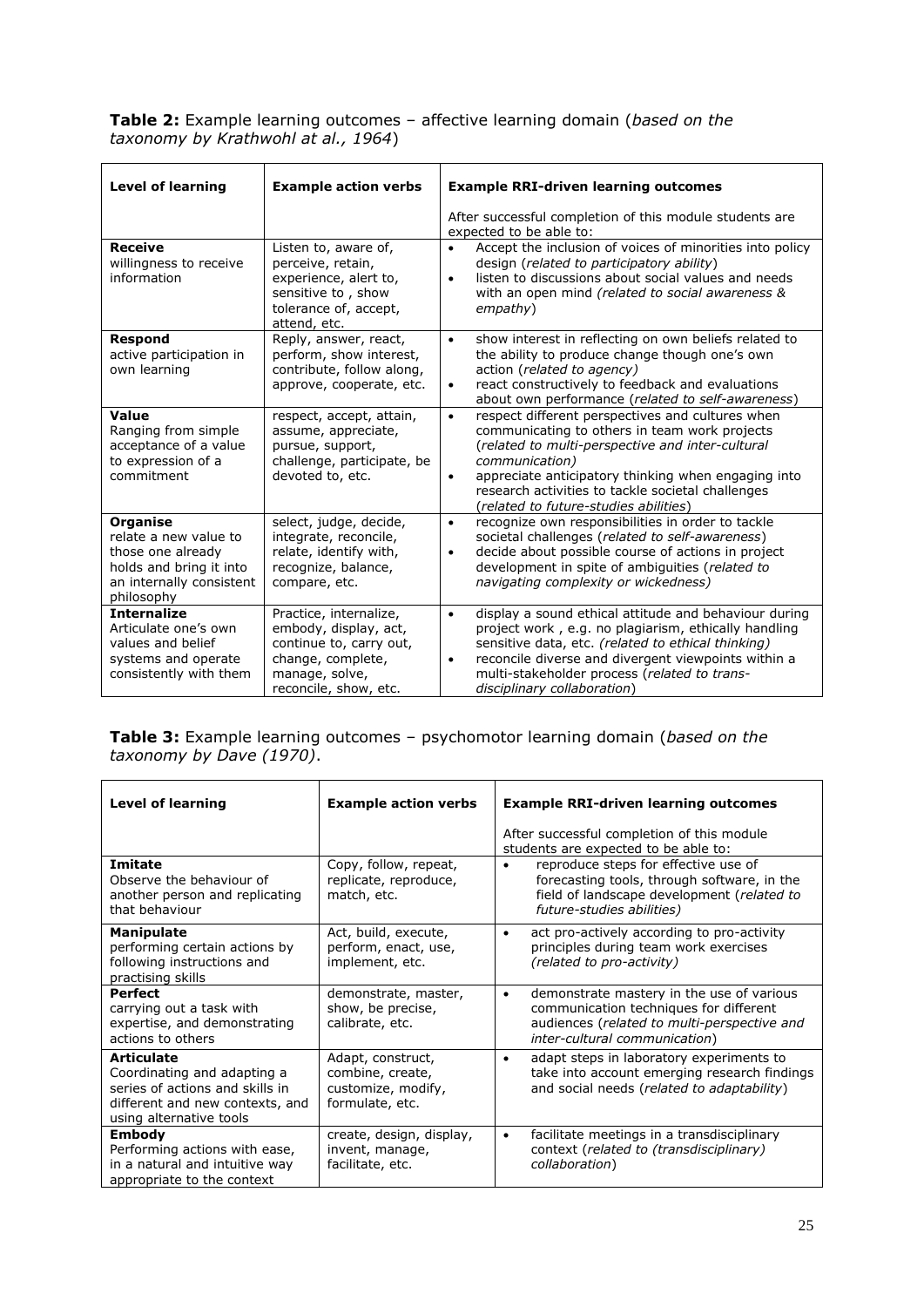### **Textbox 6:** Examples set of learning outcomes within hypothetical modules

RRI- driven learning outcomes can be combined in various ways within a module. A possibility is that a module focuses on deepening one specific competence. For example, an hypothetical module on communication science for students at the end of their Bachelor studies, and focusing on deepening one competence say enhancing "multi-perspective and inter-cultural communication", can include learning outcomes like:

After successful completion of this module students are expected to be able to: *(in between brackets the learning domain is mentioned)*

- describe concepts and methods of communication for social change, and for different audiences/ stakeholders and different cultures (*cognitive learning domain)*
- design communication activities for facilitating social change, targeted to various audiences and cultures (*cognitive learning domain)*
- apply selected communication method and activities for social change, targeted to various audiences and cultures (*cognitive and psychomotor learning domain)*
- demonstrate verbal and non-verbal communication capabilities when interacting and communicating with various audiences and cultures (*psychomotor learning domain)*
- respect different viewpoints and perspectives when interacting with various audiences and cultures (*affective learning domain)*
- compose a conceptual framework of communication for addressing a selected societal challenge, consisting of an integration of well-chosen concepts, methods and activities, for different audiences and cultures (*cognitive learning domain)*

*\_\_\_\_\_\_\_\_\_\_\_\_\_\_\_\_\_\_\_\_\_\_\_\_\_\_\_\_*

Another possibility is that a module embraces two or more competencies features. For example an hypothetical module on transdisciplinary project development, for students at a Master program level, and focusing on few RRI competencies, could include some learning outcomes like this:

After successful completion of this module students are expected to be able to: *(in between brackets the learning domain is mentioned, together with a main competence addressed)*

- develop as a team an academic interdisciplinary advise to answer a specific challenge faced by civil society organizations (*cognitive learning domain, related to transdisciplinary collaboration)*
- facilitate meetings in a transdisciplinary context (*psychomotor learning domain, related to transdisciplinary collaboration*)
- show a collaborative attitude and the willingness to include diverse disciplines and actors viewpoints *(affective learning domain, related to transdisciplinary collaboration)*
- adjust, with a team, and in interaction with representative(s) from civil society organizations, formulated project goals and plans when and if necessary (*cognitive learning domain, relate to adaptability)*
- display a sound ethical attitude and behaviour , e.g. no plagiarism, ethically handling sensitive data, etc. *(affective learning domain, related to ethical thinking)*
- personal functioning as a team member within a collaborative project s (*affective learning domain, self-*<br>awareness) appreciate reflective learning and self- reflection of own perspectives, responsibilities, beliefs in relation to *awareness*)
- demonstrate mastery in (verbally) presenting and communicating the developed academic interdisciplinary advice to an academic and civil society audience (*psychomotor learning domain, related to multiperspective and inter-cultural communication*)

Reflective questions for educators

- $\checkmark$  Who (the educator, the students, the societal actors) is articulating or can articulate the learning outcomes of your module? What is the strategy?
- $\checkmark$  What can be relevant learning outcomes that are or can be set within the context of your module, taking into account possible feedback received, and in line with the specific RRI competencies you are focusing on?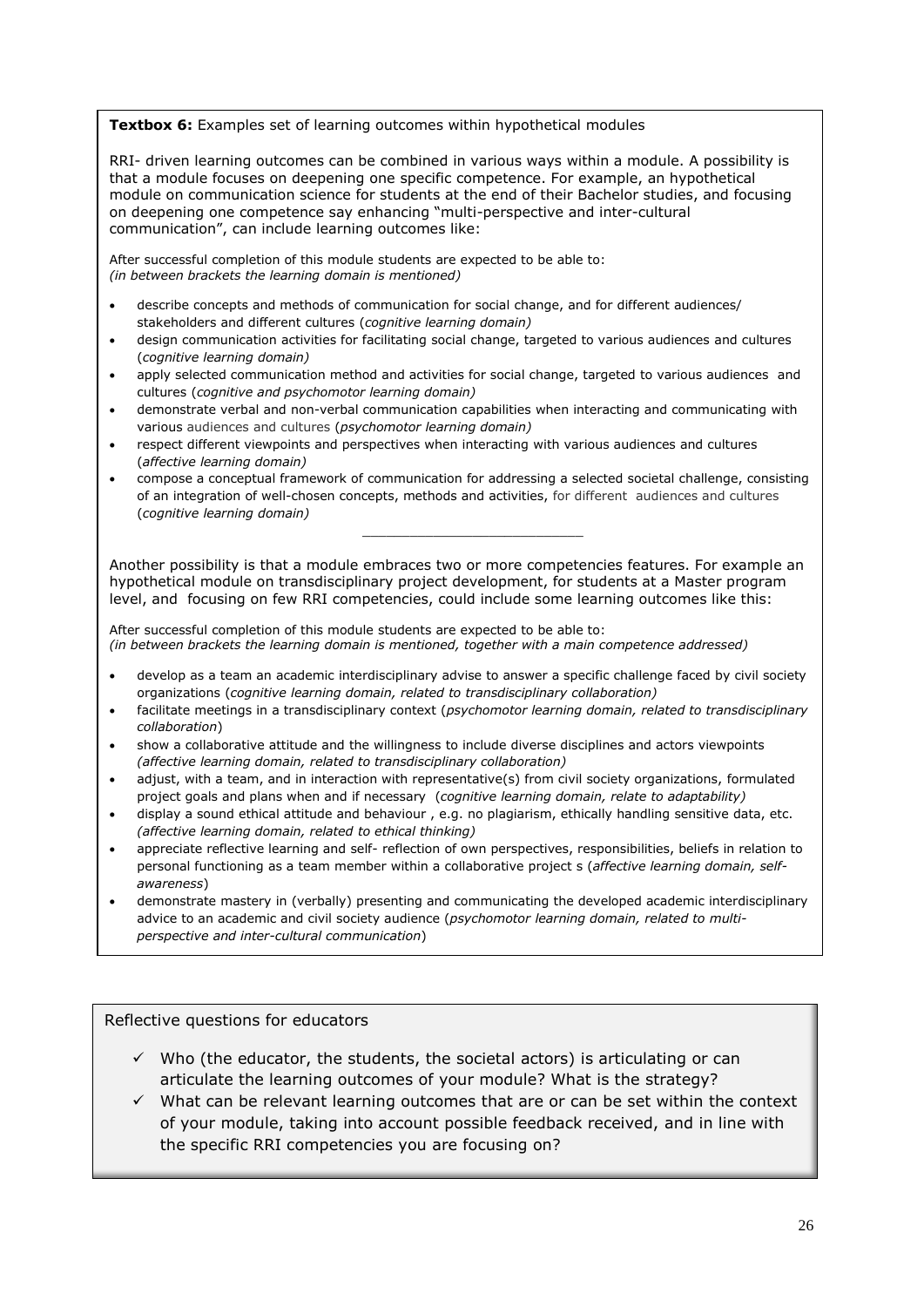### <span id="page-26-0"></span>*4.2 Define assessment, teaching and learning methods*

The description of learning outcomes can support the design of appropriate assessment, teaching and learning methods. Assessment methods focus on assessing the learning process of a student and assessing whether a student has met the learning outcomes. The teaching and learning methods are the methods the teacher and the students engage with in order to meet the learning outcomes. Different learning outcomes can require different assessment, teaching and learning methods. It is suggested to work towards consistency and proper *alignment between the character of the learning outcomes chosen and the assessment, teaching and learning methods*. Aligned modules support and target well the achievement of the learning outcomes (e.g. Blumberg, 2009). It is recommended to take into consideration alignment aspects, regardless of who sets the learning outcomes. Whether the educators develop learning outcomes on their own (instrumental perspective) or jointly with the students, and if appropriate with the societal stakeholders (emancipatory perspective), they need to consider that there is a connection between the character of the learning outcomes, the teaching and learning methods selected and the assessment done at the end.

Fig. 5 attempts to provide some general ideas about possible assessment, teaching and learning methods that can be consistent with learning outcomes that have an instrumental or emancipatory character or that sits in between. The assessment, teaching and learning methods indicated are not exhaustive but only offer an impression of possible methods to be adopted. The main intention here is to support reflection about the value of alignment. For example, consider the following learning outcome within a module: "*reconcile* diverse and divergent viewpoints within a multi-stakeholder process" (*high order learning within the affective domain*). Assessing the students, for example, through multiple choice questions and engaging the students in one lecture on "communication and negotiation" as teaching and learning activity may not fully serve the achievement of that learning outcome. On the other hand, assessing the students, for example through performance assessment by peers and teacher and engaging in workshops and project work as teaching and learning activity (which are also more in line with higher order learning) could serve better the purpose of that learning outcome. Figure 6 provides few concrete examples of aligned learning outcomes, assessment, teaching and learning methods. Figure 7 attempts to summarize key steps for articulating learning outcomes and defining assessment, teaching and learning strategy.

Finally, it needs to be pointed out that educators may find challenging to assess, by means of a grade, some learning outcomes as for instance the ones related to the affective domain. For example, some may experience challenging or even questionable to grade students' attitudes of respect towards other cultures, or students' democratic values and their appreciation towards participation, or students' sense of care toward the future, etc. However, the fact that it is challenging or even questionable to quantitatively measure and grade some learning outcomes anchored in RRI competencies, this does not mean that those learning outcomes (and related RRI competencies) do not count. Still, educators can engage in fostering teaching and learning processes and methods that do support students' development as whole persons and the articulation of a variety of learning outcomes based on RRI competencies.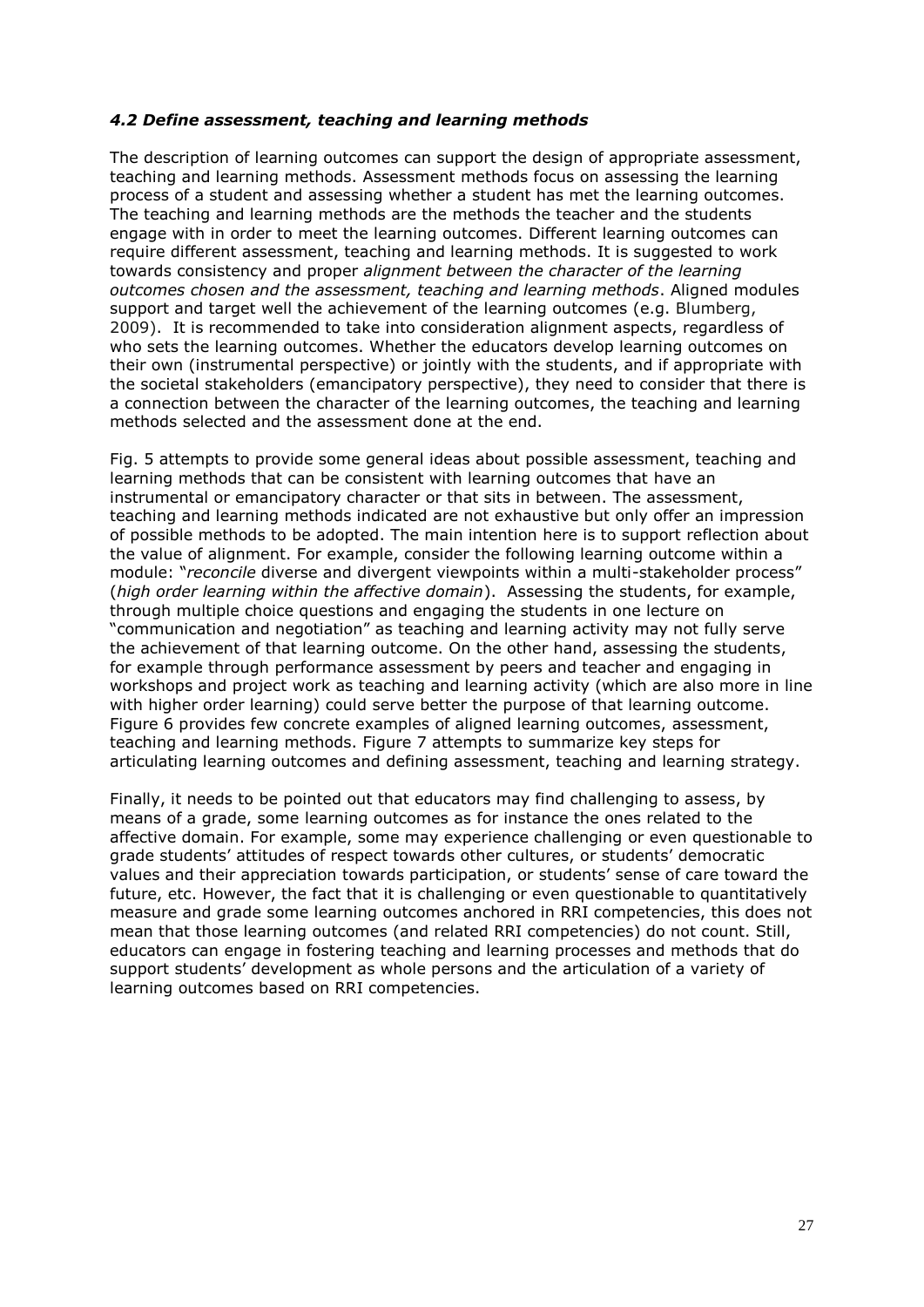**Figure 5:** Examples of few assessment, teaching and learning methods within the context of low or higher order learning

| <b>Instrumental Education</b>                                                                                                                                   |                                                                                                                                                                                 | <b>Emancipatory Education</b>                                                                                                 |  |
|-----------------------------------------------------------------------------------------------------------------------------------------------------------------|---------------------------------------------------------------------------------------------------------------------------------------------------------------------------------|-------------------------------------------------------------------------------------------------------------------------------|--|
| Assessment method:<br>multiple choice questions.<br>open questions,<br>observations, etc.                                                                       | Assessment method: multiple choice<br>questions applied to cases, open<br>questions, essay, presentations,<br>simulations, project assessment,<br>observations, etc.            | Assessment method: project<br>assessment, performance<br>assessment, peer grading<br>review, essay/scientific report,<br>etc. |  |
| Teaching/learning<br>method: lectures.<br>knowledge clips, readings,<br>videos, reproduction based<br>laboratory/ behavioral/ etc.<br>activities or games, etc. | Teaching/learning method: role<br>plays, quiz, assignments on case<br>studies, workshops/interactive<br>lectures, computer-or laboratory based<br>simulations, excursions, etc. | Teaching/learning<br>method: real life project<br>work, collaborative group<br>work, journal writing,<br>research, etc.       |  |

**Figure 6:** Examples of aligned learning outcomes, assessment, teaching and learning methods



### Reflective questions for educators

- $\checkmark$  What assessment methods are you considering for assessing learning outcomes? Are those assessment methods aligned to the learning outcomes?
- $\checkmark$  How could you deal with the assessment of learning outcomes that may be valuable but may also be challenging to assess or grade?
- $\checkmark$  What teaching and learning methods are you considering for achieving learning outcomes? Are those methods aligned to the learning outcomes and assessment?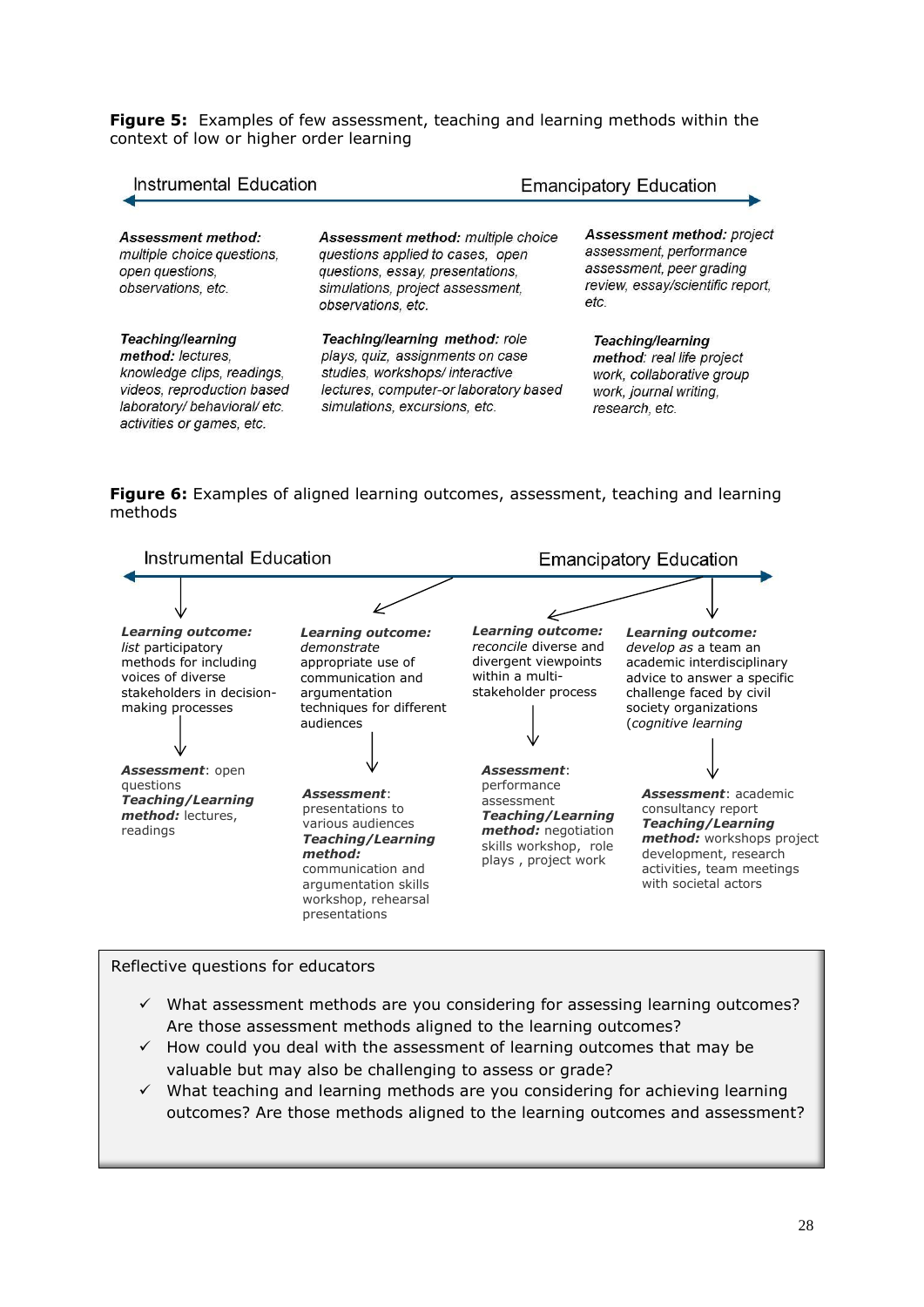**Figure 7:** Summary of key steps for articulating learning outcomes and defining aligned assessment, teaching and learning methods



Assessment method: multiple choice questions, open questions, observations, etc.

#### Teaching/learning

method: lectures, knowledge clips, readings, videos, reproduction based laboratory/ behavioral/ etc. activities or games, etc.

Assessment method: multiple choice questions applied to cases, open questions, essay, presentations, simulations, project assessment, observations, etc.

Teaching/learning method: role plays, quiz, assignments on case studies, workshops/interactive lectures, computer-or laboratory based simulations, excursions, etc.

Assessment method: project assessment, performance assessment, peer grading review, essay/scientific report,  $etc.$ 

#### Teaching/learning

method: real life project work, collaborative group work, journal writing, research, etc.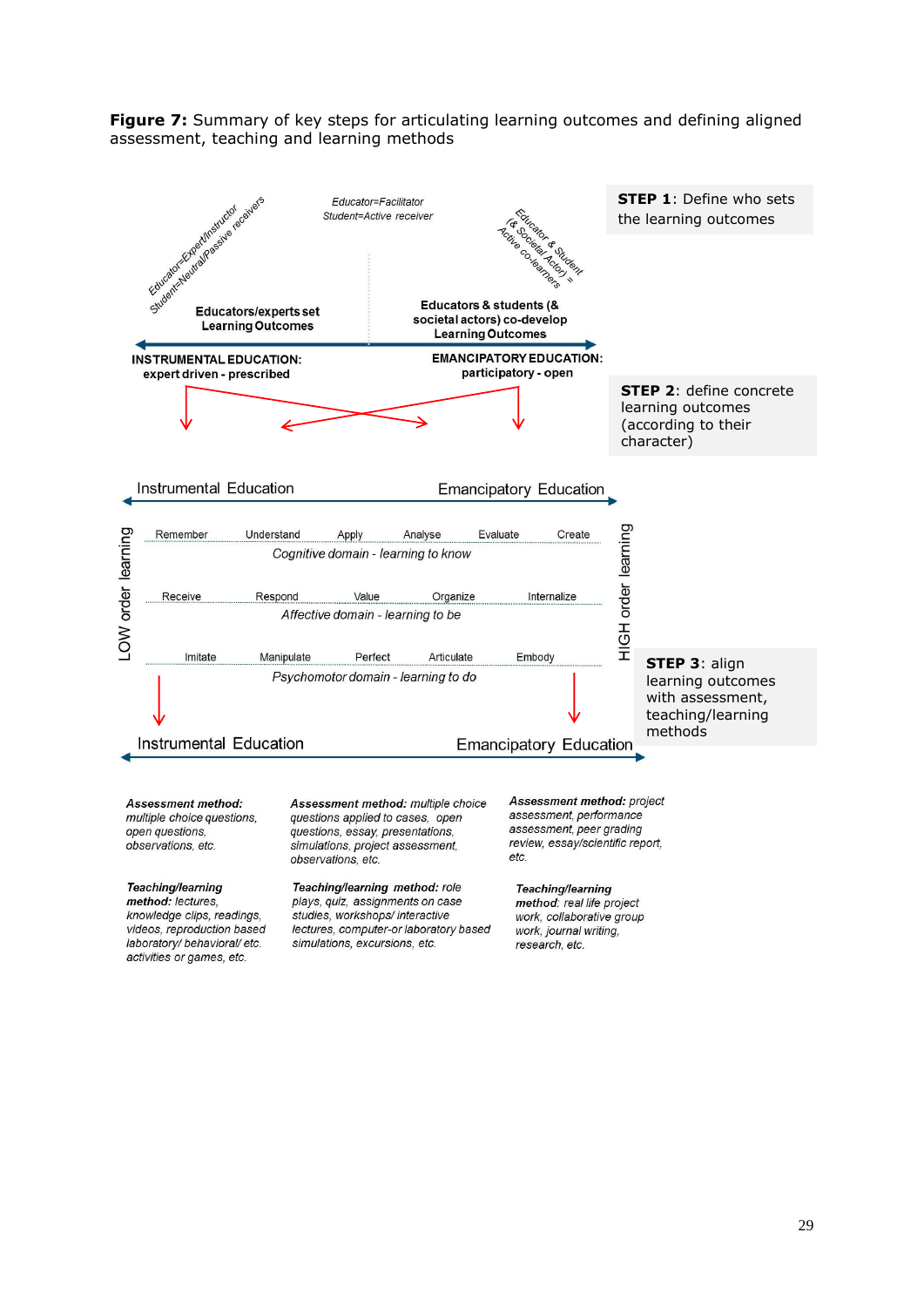# <span id="page-29-0"></span>**Appendix**

**Appendix 1:** The RRI keys *(elaborated from EC, 2015)*

### **1. Governance**

RRI is characterised by collaborative efforts of a variety of stakeholders who each have a particular interest in this process. Governance from such a network perspective is the manner to govern RRI dynamic and interactive processes. This key is also seen as an umbrella dimension for the following RRI keys.

### **2. Public engagement**

Public engagement focuses on encouraging and empowering citizens to participate to RRI, and stimulating dialogues among researchers, innovators, citizens and other stakeholders in order to foster mutual learning and collaborative decision-making.

### **3. Gender equality**

Gender equality focuses on equal participation of men and women in research and innovation activities and the inclusion and integration of gender perspectives in RRI content development.

### **4. Science education**

This key is related to the Public engagement key in that it aims to 'boost the interest' in science among children and young people, to contribute to a science-literate society and to better equip future researchers and other societal actors with the necessary knowledge and tools to fully participate and take responsibility in the research and innovation process.

### **5. Open access/open science**

Open access/open science focuses on transparency and accessibility of research and innovation practices and outputs in the attempt to boost innovation, to increase collaboration among actors and the use of scientific findings by society. Open access is not an end in itself, but a means towards RRI.

### **6. Ethics**

Ethics focuses on including shared values, fundamental rights and ethical standards within research and innovation efforts in order to increase societal relevance and acceptability of research and innovation outcomes.

### **7. Sustainability**

The other seven keys explained here are contributing in one way or another to aspects of sustainability, but these keys are not triggering the question to what extend the RRI practice contribute to sustainability? Sustainability focuses on achieving smart, sustainable and inclusive development and includes five target areas: employment, research and development, climate and energy, social inclusion and poverty reduction.

### **8. Social justice/inclusion**

Social justice/inclusion focuses on creating conditions upon which actors have equal rights, equal opportunities and equal access from either participation in research and/or access to benefits arising from it.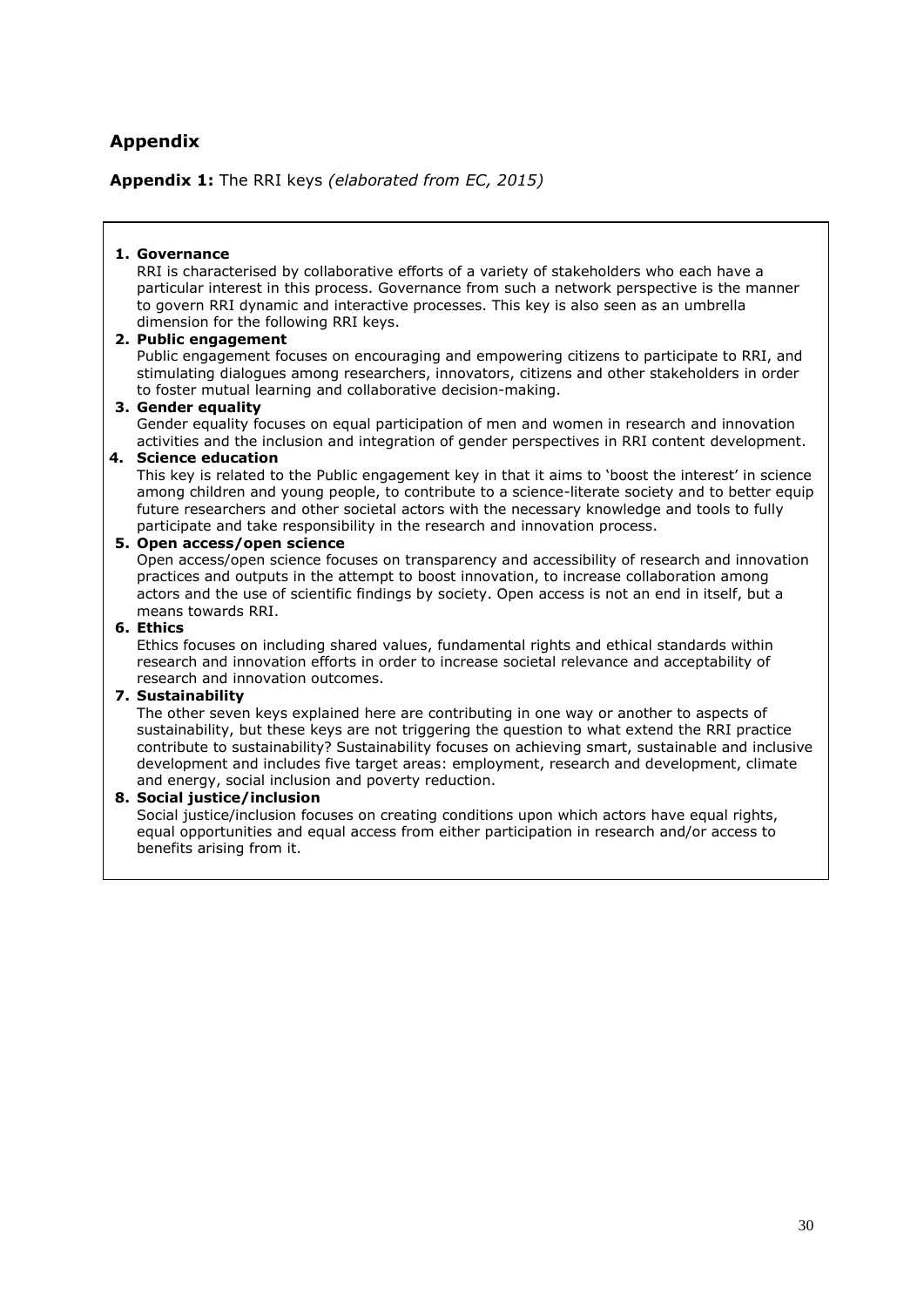**Appendix 2**: Considerations about purposes of European higher education through RRI lenses

 $\Omega$ 

### **Purposes of European higher education**

The four main purposes of higher education are: (Bologna Working Group on Qualifications Frameworks, 2005, pp.24- 25):

### **1. Preparation for the labour market**

 Preparation for the labour market is the dimension that has over the past generation been most dominant in public current education systems of many European countries provide students with insufficient preparation for the labour market. discourse on education. Employers have complained that the

#### $\overline{\phantom{a}}$  **2. Preparation for life as active citizens in a democratic society**

 While democratic institutions and laws are indispensable to democratic societies, they can only function in societies diversity and open debate. Democracy ultimately depends on the active participation of educated citizens. Education at all levels thus plays a key role in developing democratic culture. In addition to transferable (transversal) skills, the active variety of fields as well as the nurture of democratic attitudes and values and the ability to think critically. marked by a democratic culture that is tolerant and accepts participation of citizens requires a broad education in a

#### **3. Personal development**

**S.** Personal development<br>This aspect of higher education has not been explicitly addressed so far in the policy texts of the Bologna Process. While personal development may have been a more explicit goal of education and higher education in earlier generations, it is still an underlying assumption of education in Europe. The assumption may appear to have been challenged through the development of mass education, but it should nevertheless be made explicit that whilst preparation for the labour market is an important purpose of education, the aim of personal development has far from disappeared.

#### **4. The development and maintenance of a broad, advanced knowledge base**

For society as a whole, it is important to have access to advanced knowledge in a broad range of disciplines. At the most advanced levels of knowledge, this relates to research and research training. It is, however, not limited to research, as advanced knowledge and the transmission of such knowledge play important roles in a wide range of areas and at levels below that of research. Thus, whilst knowledge of advanced skills and methods of, for example welding, as well as the ability to develop them further, may not be characterised as 'research', these skills and their transmission are likely to be of considerable importance to a modern, technologically advanced society.

### **Some considerations about European higher education purposes through RRI lenses**

*RRI can contribute to this process by fostering students problem solving, research and innovation capacities, related to addressing societal challenges in a responsible way.*

*RRI can contribute to this process by preparing students to be inclusive, to develop social values, a sense of care and stewardship, and to be active citizens.*

*RRI can contribute to this process by encouraging reflexivity about personal attitudes, assumptions and commitments and by fostering experimentation with new ways of doing and being.*

*RRI can contribute to this process by bridging science and society and by equipping students to develop the capacities for advancing knowledge and innovation in society*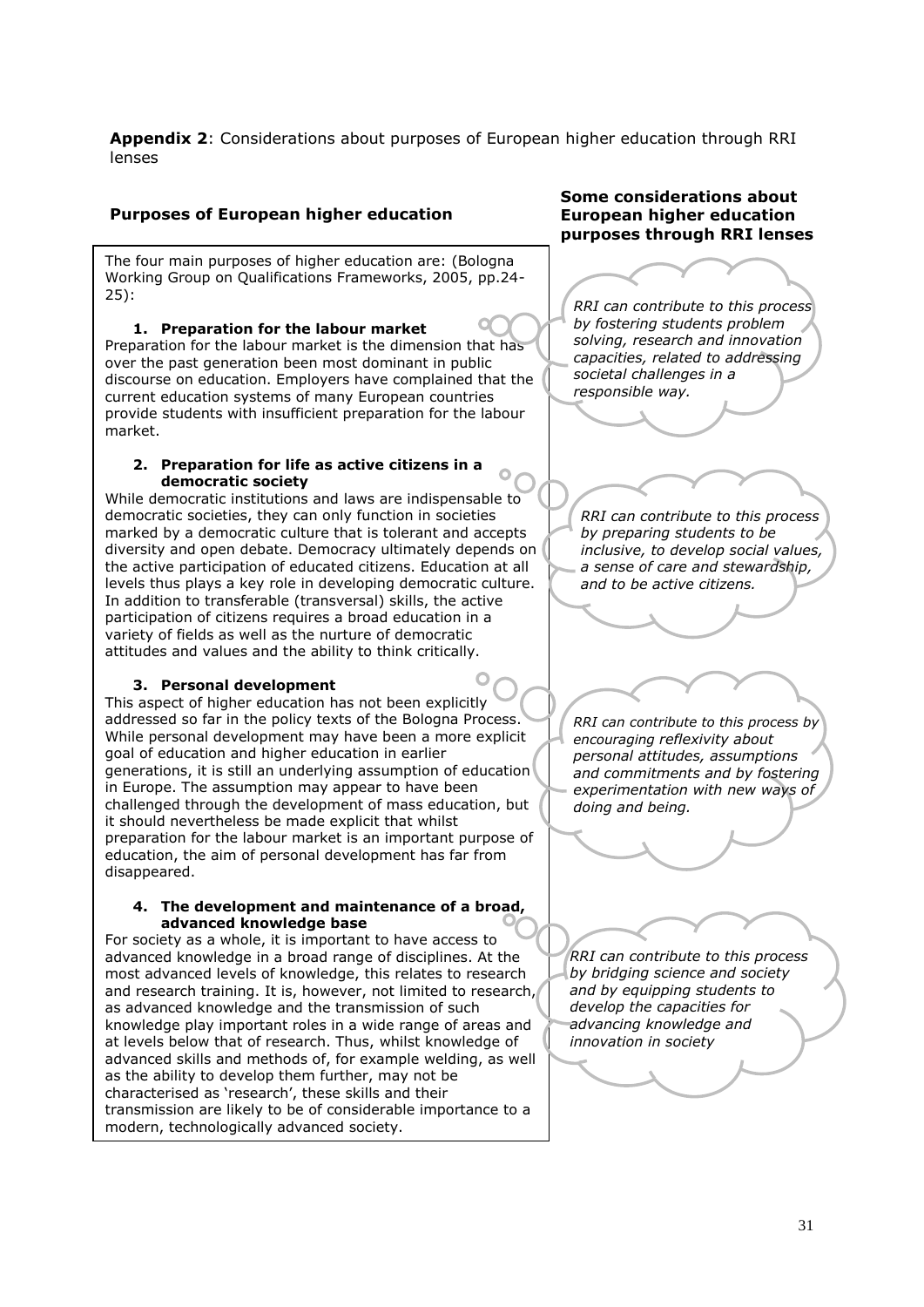### <span id="page-31-0"></span>**Acknowledgements**

We thank for their valuable comments and support the EnRRICH coordinators, the EnRRICH advisors, the entire EnRRICH core team and the participants of the Living knowledge conference held in June 2016 in Dublin.

### <span id="page-31-1"></span>**References**

- Adam, B., Groves, G., 2011. Futures tended: care and future-oriented responsibility. *Bulletin of Science, Technology & Society,* Volume 31, pp. 17-27.
- Anderson, L.W., Krathwohl, D.R., 2001. *A taxonomy for learning, teaching and assessing; a revision of Bloom's taxonomy of educational objectives.* Pearson.
- Barth, M., Godemann, J., Rieckman, M., Stoltenberg, U., 2007. Developing key competences for sustainable development in higher education*. International Journal Sustainable Higher Education, V*olume 8, Issue 4, pp. 416-430.
- Bloom, B.S*.,* Engelhart, M. D., Furst, E. J., Hill, W. H., Krathwohl, D. R., 1956. *Taxonomy of educational objectives: The classification of educational goals. Handbook I: Cognitive domain.* New York, David McKay Company.
- Blumberg, P., 2009. Maximizing learning through course alignment and experience with different types of knowledge. *Innovative Higher Education*, Volume 23, Issue 2, pp. 93-103.
- Bologna Working Group on Qualifications Frameworks, 2005. A framework for qualifications of the European Higher Education Area. Ministry of Science, Technology and Innovation.
- Buckley, N., 2016. Initial review of Responsible Research and Innovation aspects in Higher Education curricula in Europe: consultation and analysis of needs. EnRRICH Deliverable 2.1.
- Dave, R.H., 1970. In *Developing and Writing Behavioural Objectives,* edited by R.J. Armstrong. Tucson, Arizona: Educational Innovators Press.
- European Commission (EC), 2013. Options for strengthening Responsible Research and Innovation. Report from the Expert Group on Policy Indicators for Responsible Research and Innovation, Directorate-General for Research and Innovation.
- European Commission (EC), 2015. Indicators for promoting and monitoring Responsible Research and Innovation. Report from the Expert Group on Policy Indicators for Responsible Research and Innovation, Directorate-General for Research and Innovation.
- EU, 2016. The EU Framework Programme for Research and Innovation, <https://ec.europa.eu/programmes/horizon2020/en/h2020-section/societal-challenges> . Consulted in May, 2016.
- Gardiner , S., Rieckmann, M., 2015. Pedagogies of Preparedness: Use of Reflective Journals in the Operationalisation and Development of Anticipatory Competence. *Sustainability,* Volume 7, pp. 10554-10575.
- Grinbaum, A., Groves, C., 2013. What is "Responsible" about responsible innovation? Understanding the ethical issues. In *Responsible Innovation: Managing the Responsible Emergence of Science and Innovation in Society*, edited by R. Owen, J. Bessant, and M. Heintz, pp 119–142. London, John Wiley.
- Jonas, H., 1984. *The Imperative of Responsibility*. In search of an ethics for the technological age. Chicago, IL: University of Chicago Press.
- Jickling, B., Wals, A.E.J., 2008. Globalization and Environmental Education: Looking beyond Sustainable Development. *Journal of Curriculum Studies*, Volume 40, No. 1, pp 1-21.
- Klaassen, P., Kupper, F., Rijnen, M., Vermeulen, S., Broerse, J., 2014. Policy brief on the state of the art on RRI and a working definition of RRI. RRI tools project D1.1.